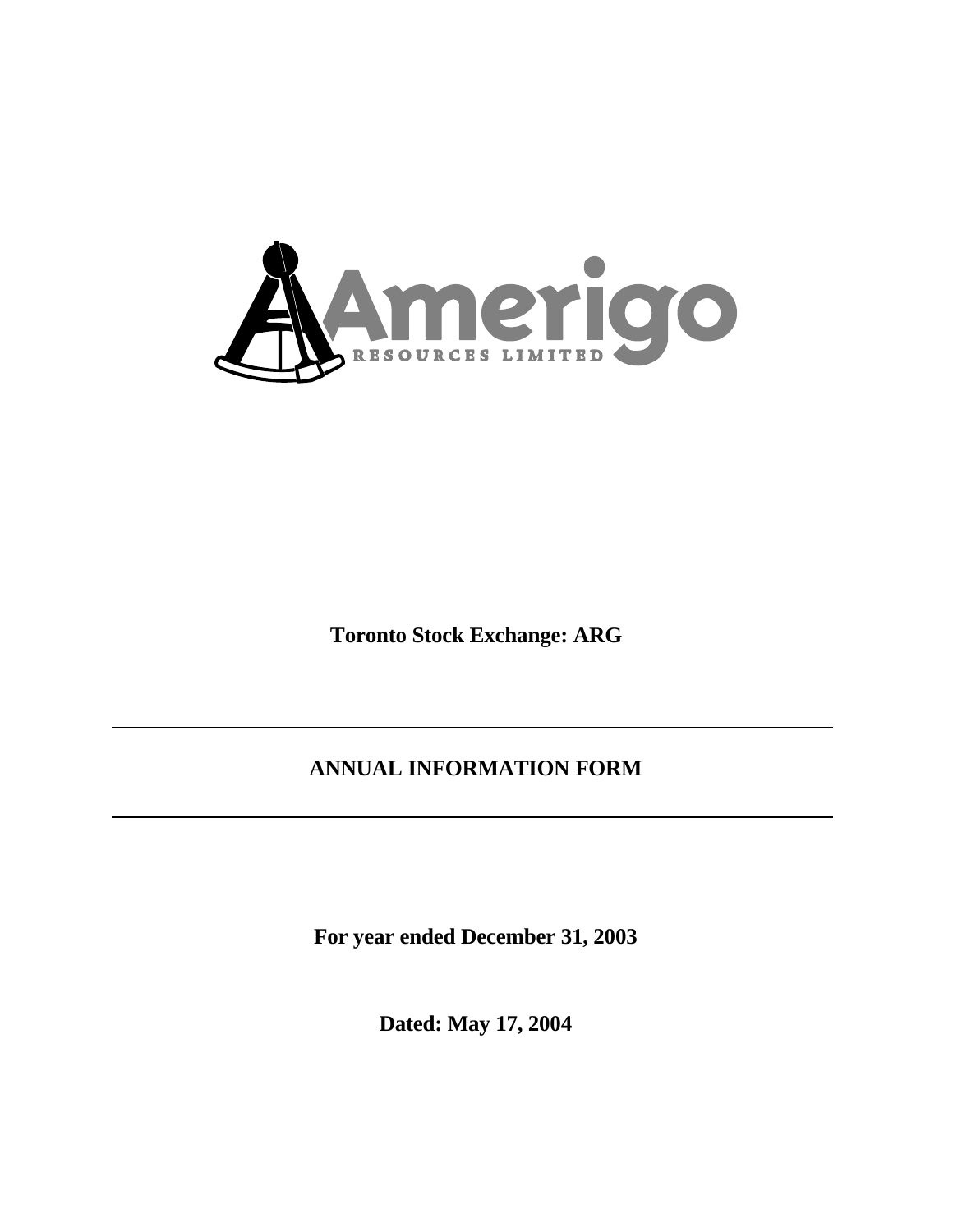## **TABLE OF CONTENTS**

|     | Incorporation of Technical Reports, Financial Statements, and Proxy Circular1 |  |
|-----|-------------------------------------------------------------------------------|--|
|     |                                                                               |  |
|     |                                                                               |  |
|     |                                                                               |  |
|     |                                                                               |  |
|     |                                                                               |  |
|     |                                                                               |  |
|     |                                                                               |  |
|     |                                                                               |  |
|     |                                                                               |  |
|     |                                                                               |  |
| 4.1 |                                                                               |  |
| 4.2 |                                                                               |  |
| 4.3 |                                                                               |  |
|     |                                                                               |  |
|     |                                                                               |  |
|     |                                                                               |  |
| 4.4 |                                                                               |  |
|     |                                                                               |  |
|     |                                                                               |  |
|     |                                                                               |  |
| 4.5 | AGREEMENT FOR DISPOSITION OF ONTARIO MINERAL PROPERTIES  16                   |  |
|     |                                                                               |  |
|     |                                                                               |  |
|     |                                                                               |  |
|     |                                                                               |  |
| 8.1 |                                                                               |  |
| 8.2 |                                                                               |  |
| 8.3 |                                                                               |  |
| 8.4 |                                                                               |  |
| 8.5 |                                                                               |  |
|     |                                                                               |  |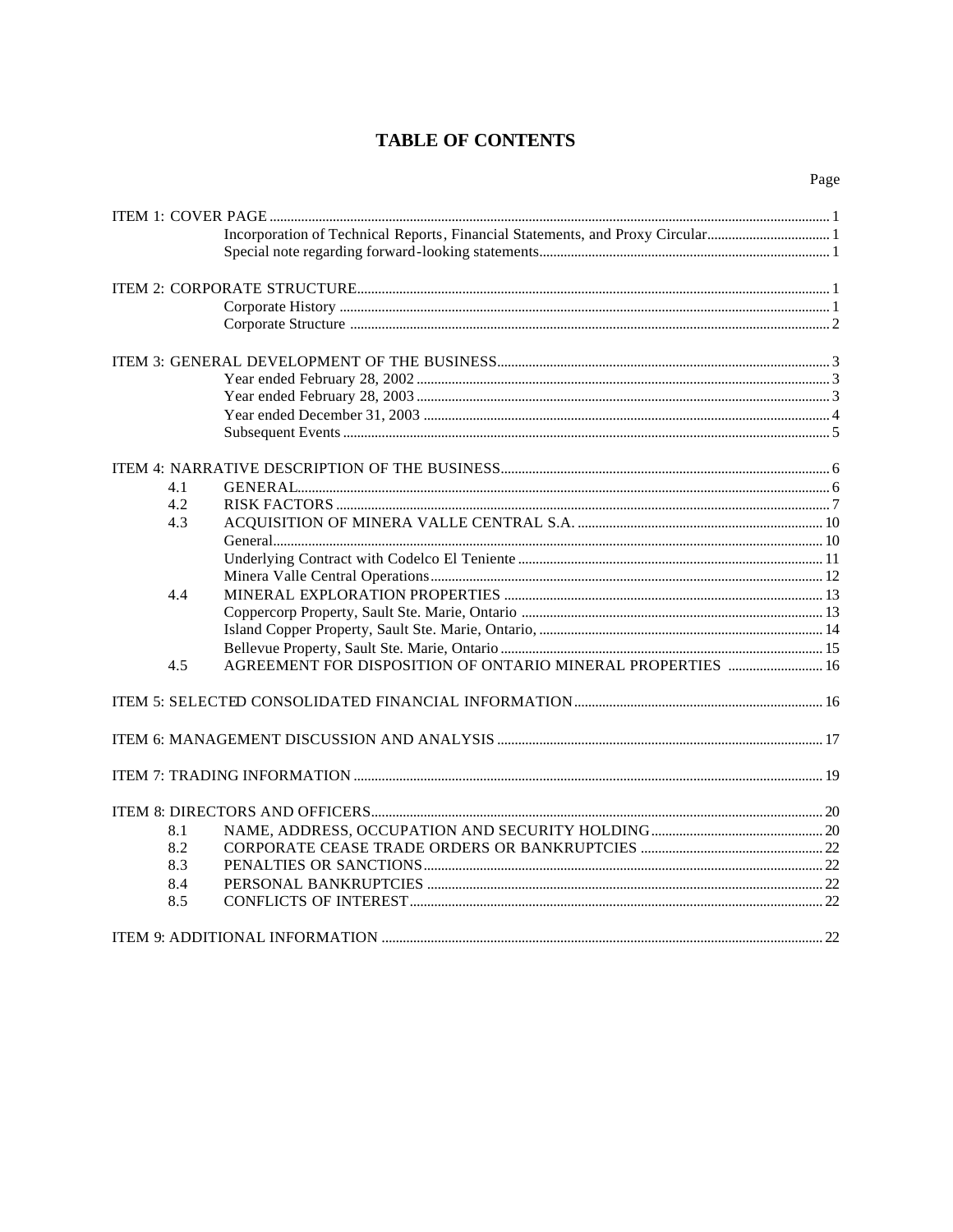## **ITEM 1: COVER PAGE**

## **ITEM 1.1**

Date: May 17, 2004

## **Incorporation of Technical Reports, Financial Statements, and Proxy Circular**

All information from the following documents is incorporated by reference into this Annual Information Form:

- 1. Audited consolidated financial statements for the Issuer for the periods ended December 31, 2003, February 28, 2003 and February 28, 2002, together with the auditor's reports thereon;
- 2. Technical Report entitled "Technical Review Of Operations At Minera Valle Central" dated May, 2003 (SEDAR filed on June 12, 2003).

All financial information in this Annual Information Form is prepared in accordance with accounting principles generally accepted in Canada ("Canadian GAAP"). All financial information is presented in Canadian dollars except where otherwise indicated.

All share issuances described in this Annual Information Form are stated in the number of shares of the Issuer at the time of issuance, as the share capital of the Issuer was then constituted.

#### **Special note regarding forward-looking statements**

This Annual Information Form may contain forward-looking statements that involve risks and uncertainties. When used in this Annual Information Form, the words "believe," "anticipates," "expects" and similar expressions are intended to identify such forward-looking statements. The Issuer's actual results may differ significantly from the results discussed in the forward-looking statements. Factors that might cause such a difference include, but are not limited to, those discussed in "Item 4 - Narrative Description of the Business" and Item 6 - Management's Discussion and Analysis". Readers are cautioned not to place undue reliance on these forward-looking statements, which speak only as of the date hereof. The Issuer undertakes no obligation to publicly release the results of any revisions to these forward-looking statements that may be made to reflect events or circumstances after the date hereof or to reflect the occurrence of unanticipated events.

## **ITEM 2: CORPORATE STRUCTURE**

## **Corporate History**

Amerigo Resources Ltd. (the "Issuer") was incorporated by registration of its memorandum and articles under the laws of the Province of British Columbia on January 23, 1984 under the name "Silent Canyon Resources Ltd." Effective April 27, 1988 the Issuer changed its name from "Silent Canyon Resources Ltd." to "Golden Adit Resources Ltd.", consolidated its share capital on a 2:1 basis and subsequently increased its authorized capital to 20,000,000 common shares without par value. The Issuer then changed its name effective as of June 8, 1990 from "Golden Adit Resources Ltd." to "First Northern Developments Inc." Effective September 20, 1993, the Issuer then changed its name from "First Northern Developments Inc." to "Consolidated First Northern Developments Inc.", consolidated its share capital on a 2.65:1 basis and increased its authorized capital to 25,000,000 common shares without par value. Effective March 15, 1996 the Issuer then changed its name from "Consolidated First Northern Developments Inc." to "Golden Temple Mining Corp.", consolidated its share capital on a 5:1 basis and increased its authorized capital to 25,000,000 common shares without par value. The Issuer increased its authorized capital to 100,000,000 common shares without par value effective August 5, 1997. Effective March 8, 2002 the Issuer then changed its name from "Golden Temple Mining Corp." to "Amerigo Resources Ltd." and consolidated its share capital on a 4:1 basis. Effective September 11, 2002, the Issuer increased its authorized capital to 100,000,000 common shares without par value. Effective March 16, 2004, the Issuer increased its authorized capital to 200,000,000 common shares without par value. Also effective March 16, 2004,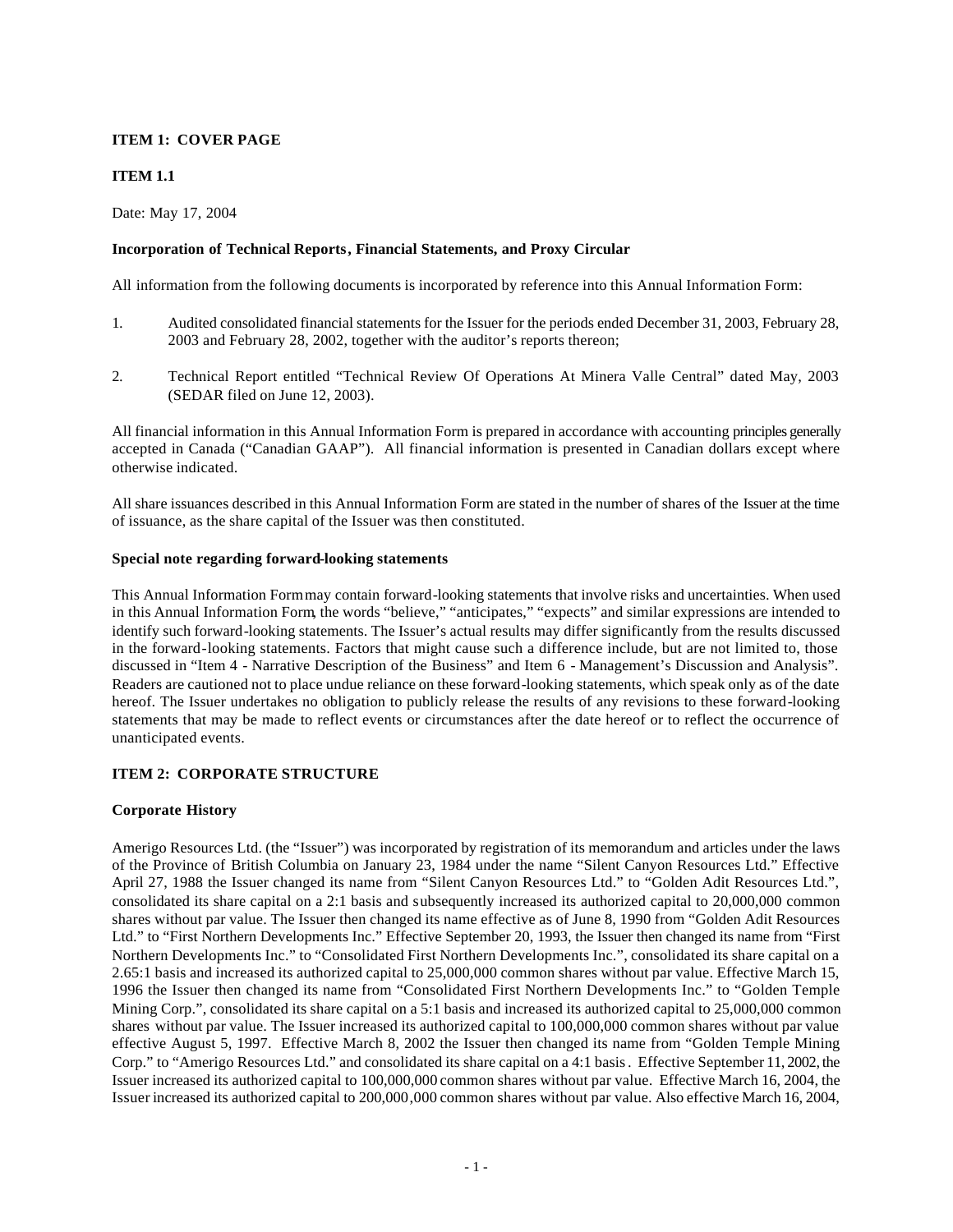the Issuer amended its articles to provide for a rotating board of directors, divided into Class I, II and III, each class having a three year term.

On December 19, 2003, the Issuer listed 21,146,819 warrants (the "Warrants") on the TSX Venture Exchange under the symbol ARG.WT. The Warrants are exercisable at \$0.70 until June 20, 2005. On March 23, 2004 the Issuer's common shares and Warrants became listed on the Toronto Stock Exchange and the Issuer voluntarily delisted from the TSX Venture Exchange.

## **Corporate Structure**

The Issuer's head and principal office is located at Suite 2684 – 1055 Dunsmuir Street, P.O. Box 49298, Vancouver, B.C. V7X 1L3. The Issuer's registered and records office is located at Suite 2300 – 1055 Dunsmuir Street, P.O. Box 49122, Vancouver, B.C. V7X 1J1.

The Issuer has six wholly owned subsidiaries. Templo Dorado S.A. de C.V. is an inactive company which was incorporated in Mexico City, D.F., Mexico on December 6, 1996. The Issuer has also incorporated subsidiaries in Canada (Amerigo International Holdings Corporation, incorporated on June 20, 2003), Chile (Amerigo Resources Ltd. I Chile Limitada and Amerigo Resources Ltd. II Chile Limitada, both incorporated on June 20, 2003) and in St. Lucia (Amerigo Banking Corporation, incorporated on February 27, 2004). These latter subsidiaries were created for the purpose of acquiring and operating Minera Valle Central, S.A. ("MVC"), a Chilean copper producer, in a tax effective manner. Amerigo Banking Corporation is licensed as a Bank under the laws of St. Lucia. See Section 4.3, "Acquisition of Minera Valle Central S.A.".

The following chart sets forth the name of the current active subsidiaries of the Issuer, its jurisdiction of incorporation and the Issuer's current voting and equity interest therein. Unless otherwise indicated herein, the term the "Issuer" means collectively the Issuer and its subsidiaries.



- (1) These represent 100% of the Class B Common Shares. Directors of Amerigo Resources Ltd. indirectly hold 1,900,000 Class A Common Shares of Amerigo International Holdings Corp. See "Acquisition of Minera Valle Central S.A.".
- (2) The other equity owner (10%) is Amerigo Resources Ltd.
- 
- (3) The other equity owner (1%) is Amerigo Resources Ltd.<br>
(4) Amerigo International Holdings Corp. holds the minimu Amerigo International Holdings Corp. holds the minimum number of shares of Minera Valle Central S.A. required by Chilean law.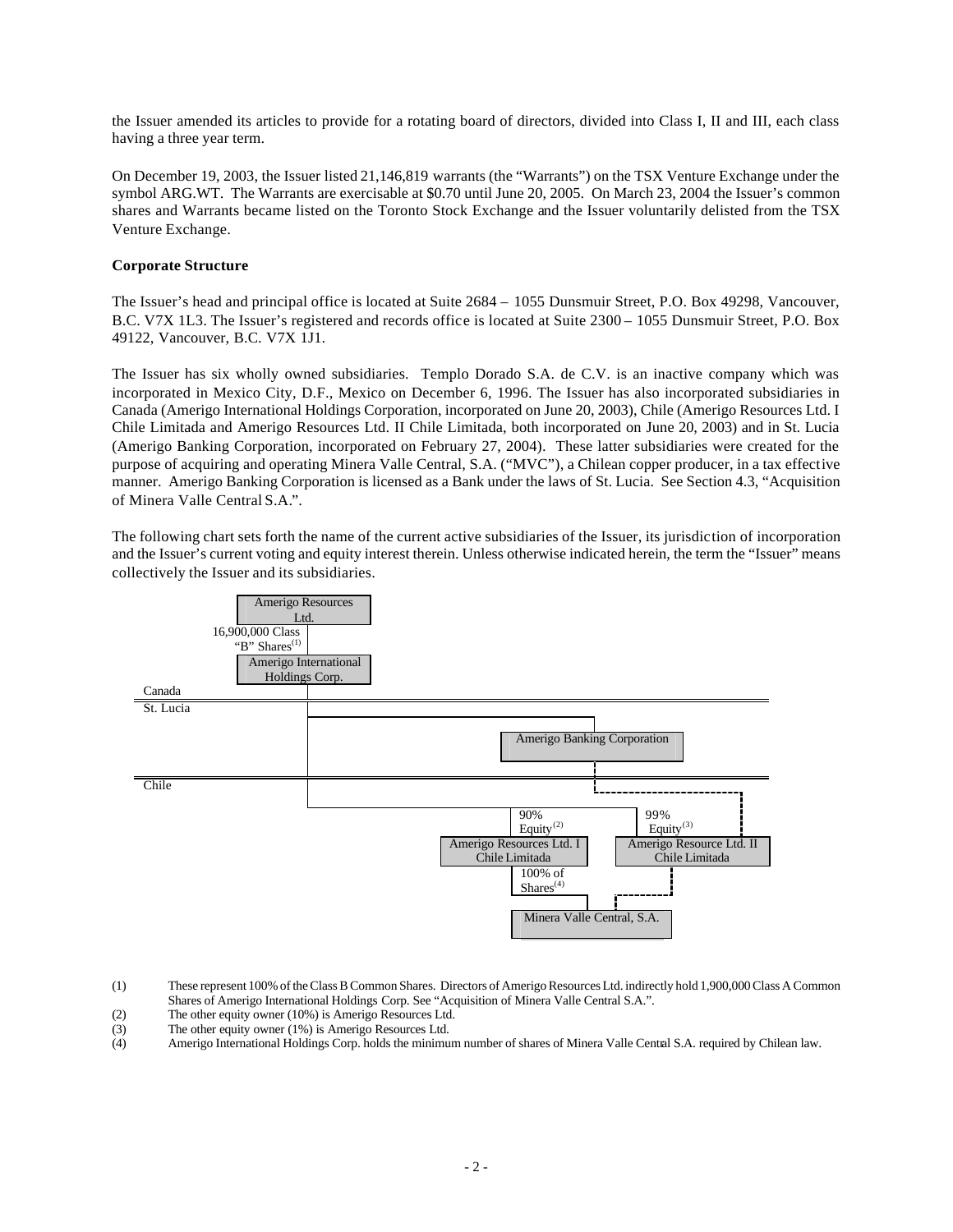## **ITEM 3: GENERAL DEVELOPMENT OF THE BUSINESS**

The Issuer is in the business of processing copper tailings for the production of copper and locating other mineral-related development opportunities. Effective July 3, 2003, the Issuer acquired 100% of the outstanding shares and debt of Minera Valle Central S.A ("MVC"). MVC, a private Chilean company with a copper production facility near Santiago, Chile, has a contract with Corporacion Nacional del Cobre de Chile, Chile's state-owned copper producer, to process copper tailings from the El Teniente mine in Chile through at least 2021. See Section 4.3 – Acquisition of Minera Valle Central S.A.

In order to make the acquisition of MVC, the Issuer undertook a series of equity placements in 2003. The resulting changes in the business of the Issuer, its capital structure and capitalization all changed substantially in 2003.

The Issuer's common shares are listed for trading on the Toronto Stock Exchange (the "TSX").

#### **Year Ended February 28, 2002**

At the Annual General Meeting held on August 31, 2001, the shareholders elected a board comprised of three new directors: Roger Moss, Ian Gallie and Irene Wilson. After the meeting, the board elected Roger Moss as President and Julie Lee as secretary. In October 2001, the Issuer settled an outstanding claim by issuing 200,000 common shares of the Issuer at a deemed price of \$0.60 per share as settlement of the debt.

The Issuer entered into an Option and Joint Venture Agreement dated January 22, 2002, in which the Issuer has the option to acquire from Falconbridge Limited an undivided 55% interest in the Island Copper Property, Sault Ste. Marie Mining Division, Ontario, Canada. The Issuer undertook a four-hole diamond drill program on the Island Copper Property during November and December of 2002. A total of 992 meters was drilled.

The Issuer held an extraordinary general meeting on January 30, 2002 at which the Issuer's shareholders approved a share consolidation on a 4:1 basis and a name change to the Issuer's current name.

In February 2002, the Issuer staked three claim blocks totaling 27,362 hectares in the Caniapiscau region of Quebec. This area lies in the Wemindji-Caniapiscau structural corridor, approximately 275 kilometers north of the Otish Mountains. Title to the claims was granted in May 2002.

In late February 2002, the Issuer staked the Bellevue property totaling 704 hectares in the Sault Ste. Marie Mining Division, Ontario, Canada.

#### **Year Ended February 28, 2003**

Under an Option Agreement dated March 8, 2002, the Issuer obtained an option to acquire from George Luciuk an undivided 100% interest in the Deroche property, Sault Ste. Marie Mining Division, Ontario, Canada.

The Issuer commenced trading as Amerigo Resources Ltd. on March 8, 2002.

On March 13, 2002, the Issuer completed a private placement of 500,000 units at a price of \$0.20 per unit (postconsolidated) for proceeds of \$100,000. Each unit consisted of one common share of the Issuer and one share purchase warrant exercisable to purchase an additional common share of the Issuer at a price of \$0.40 per share for a period of one year from the date of issuance.

The terms of a Purchase and Sale Agreement dated February 2, 2002 with International Croesus Ventures Inc. ("Croesus") pursuant to which the Issuer agreed to sell its seven Mexican mineral properties to Croesus for \$100,000, were amended by a new agreement dated May 27, 2002. Under the new agreement, the purchase price of the properties was changed to 300,000 common shares of Croesus. The transaction was completed on September 16, 2002.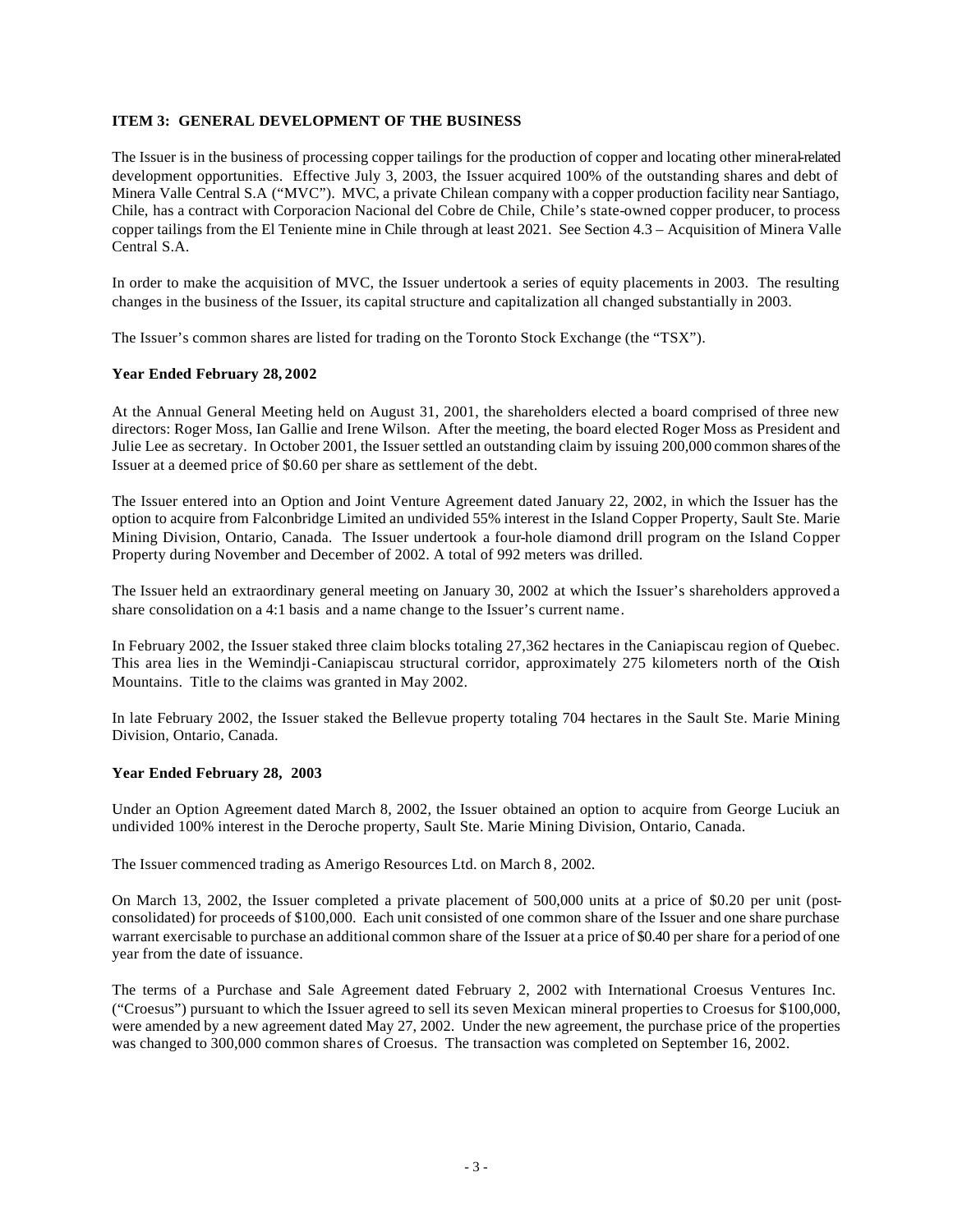On August 21, 2002, the Issuer completed a private placement of 2,125,000 units at a price of \$0.20 per unit for proceeds of \$425,000. Each unit consists of one common share of the Issuer and one share purchase warrant exercisable into an additional common share of the Issuer at a price of \$0.20 per share for a period of two years from the date of issuance.

Under an agreement dated September 11, 2002 the Issuer obtained from a group of three prospectors an option to acquire a 100% interest in the 3,232 hectare Coppercorp Property located approximately 85 kilometres north of Sault Ste. Marie, Ontario.

During the year ended February 28, 2003, the Issuer completed a 992 metre-drilling program of four holes to test the depth extent and continuity of previously outlined copper and gold mineralization as well as coincident chargeability and residual gravity anomalies on the Island Copper Property, Ontario. Limited sampling and mapping was carried out on the Coppercorp, Deroche and Bellevue Properties in Ontario in 2002. A detailed aeromagnetic survey (825 line kilometres) was flown over the four Issuer owned properties in early 2003. On the Coppercorp Property, several anomalies have been indicated and the Issuer intends to carry out a program of prospecting, mapping and sampling to follow up these anomalies in order to define first stage drill targets. Geological mapping and sampling will be undertaken on the Deroche and Bellevue Properties.

The Issuer completed an offering of flow through units at a price of \$0.23 per unit on December 31, 2002 for gross proceeds of \$163,500. Each flow-through unit consisted of one flow-through share of the Issuer and one half of a nonflow through share purchase warrant. Each full warrant is exercisable into one common share of the Issuer at a price of \$0.25 per share for a period of two years from the date of issuance.

## **Year Ended December 31, 2003**

In March 2003, the Issuer entered into a letter of intent with Steven G. Dean and Klaus M. Zeitler to acquire, by way of assignment, an option to purchase 100% of the outstanding shares and debt of MVC. MVC, a private Chilean company with a copper production facility near Santiago, Chile, has a contract with Codelco, Chile's state-owned copper producer, to process copper tailings from the El Teniente mine in Chile through 2021. Mr. Dean and Dr. Zeitler acquired the option to purchase the shares and debt of MVC from a number of MVC's shareholders in Chile, and were entitled to exercise the option until June 30, 2003 by payment of US\$16,600,000.

Irene Wilson resigned from the Board of Directors on April 1, 2003. Klaus M. Zeitler and Steven G. Dean were appointed to the board the same day.

In April 2003, the Issuer completed a \$250,000 private placement consisting of units at a price of \$0.16 per unit. Each unit consists of one common share of the Issuer and one-half of one warrant, with each full warrant entitling the holder to purchase an additional common share of the Issuer for two years at a price of \$0.32 per share.

On May 8, 2003, Roger Moss resigned from the Board of Directors, and Sidney Robinson was appointed to the Board in his place. Steven G. Dean was appointed Chairman of the Board, Klaus M. Zeitler was appointed President of the Issuer, and Roger Moss was appointed V.P. Exploration.

On June 24, 2003, the Issuer announced the closing of a private placement with total proceeds of \$25,979,100. 43,298,501 deposit receipts were issued at a price of \$0.60 each, convertible on or before July 15, 2003 into a unit consisting of one share and one-half of one warrant, with each full warrant exercisable until June 20, 2005 at \$0.70.

Effective July 3, 2003, the Issuer acquired 100% of the outstanding shares and debt of MVC. See Section 4.3 – Acquisition of Minera Valle Central S.A.

On July 18, 2003, the Issuer announced the issuance of an additional 4,459,333 units, each consisting of one share and one-half of one warrant, with 1,650,000 of the warrants exercisable until June 20, 2005 at \$0.70 and 579,667 warrants exercisable until June 18, 2005 at \$0.70. The units were issued at \$0.60, for gross proceeds of \$2,675,600.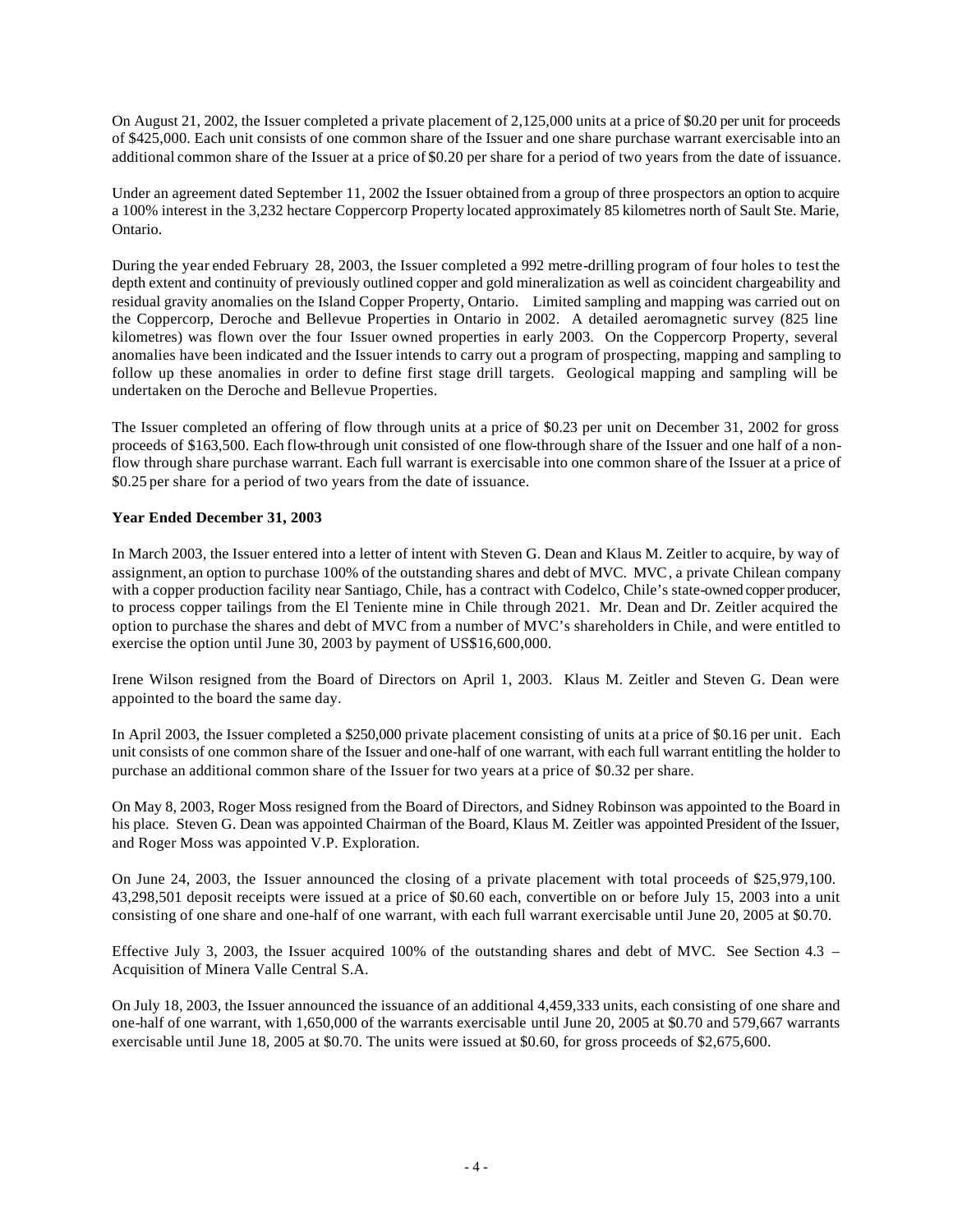On December 19, 2003, 21,146,819 warrants were listed on the TSX Venture Exchange. Each warrant is exercisable into a common share of the Issuer until June 20, 2005 at an exercise price of CDN\$0.70. The warrants trade under the symbol ARG.WT.

For the year ended December 31, 2003:

- The Issuer's Net Earnings after tax for the ten months ended December 31, 2003 were US\$1,881,013 up from a loss of US\$62,334 in the previous year.
- In the six months after the acquisition of MVC (July December, 2003), the Issuer sold 14.42 million pounds of copper for a cash cost before Codelco royalty of US56.7¢ per pound, and a total cost after royalty and depreciation of US62.6¢ per pound. The average copper price received during the six-month period was US84.9¢ per pound.
- Operating profit before depreciation from MVC for the 10 months ended December 31, 2003 was US\$2,713,252.
- The copper price has increased by 42% from \$0.776 (July 2003 average) to \$1.10 (January 2004 average) since the acquisition of MVC. Strong operating cashflows during the period have funded capital expansion plans and have substantially repaid the Enami Loans: only US\$749,183 of the original US\$2,471,124 loan amount remains owed by MVC as of January 31, 2004.
- During December, 2003, Amerigo entered into a new concentrate sales contract with ENAMI, the state-owned Chilean smelting and refining company. This contract will result in savings to MVC of more than  $2 \ell/b$  of refined copper in the coming year compared to the 2003 smelting and refining terms.
- Earnings per share were US5 $\phi$  for the ten months ended December 31, 2003.

During the year, the Issuer changed its year-end from February 28 to December 31.

On its exploration properties, a soil sampling program was carried out in 2003 to define drill targets on the Island Copper Property. On the Coppercorp Property, geophysical anomalies were followed up by a program of prospecting, mapping and sampling. Geological mapping and sampling was also carried out on the Deroche and Bellevue Properties.

## **Subsequent Events**

Pursuant to an agreement with Nikos Explorations Ltd. ("Nikos") dated January 15, 2004, the Issuer has agreed to transfer its interest in the Coppercorp Property, the Island Copper property and the Bellevue Property. The Issuer will receive 5,000,000 common shares of Nikos upon TSX Venture Exchange acceptance of the transaction, and will receive 5,000,000 additional common shares at the option of Nikos on or before June 30, 2005 if Nikos retains an interest in any of the properties. See Section 4.5 - Agreement for Disposition of Ontario Mineral Properties.

On March 23, 2004, the Issuer's common shares and warrants became listed on the Toronto Stock Exchange, and were voluntarily delisted from the TSX Venture Exchange.

For the three months ended March 31, 2004:

- The Issuer's net earnings after tax for the three months ended March 31, 2004 were US\$3,776,182, up 271% from earnings of US\$1,017,089 in the quarter ended November 30, 2003 (which was the prior full three-month quarter). The increase in earnings primarily resulted from higher copper prices.
- MVC's cashflow from operations for the 3 months ended March 31, 2004 was US\$4,974,058.
- Earnings per share were US6¢ for the three months ended March 31, 2004.
- In the first three months of 2004 Amerigo sold 6.61 million pounds of copper for a cash cost before Codelco royalty of US64¢ per pound, and a total cost after royalty, depreciation and asset retirement accretion cost of US80¢ per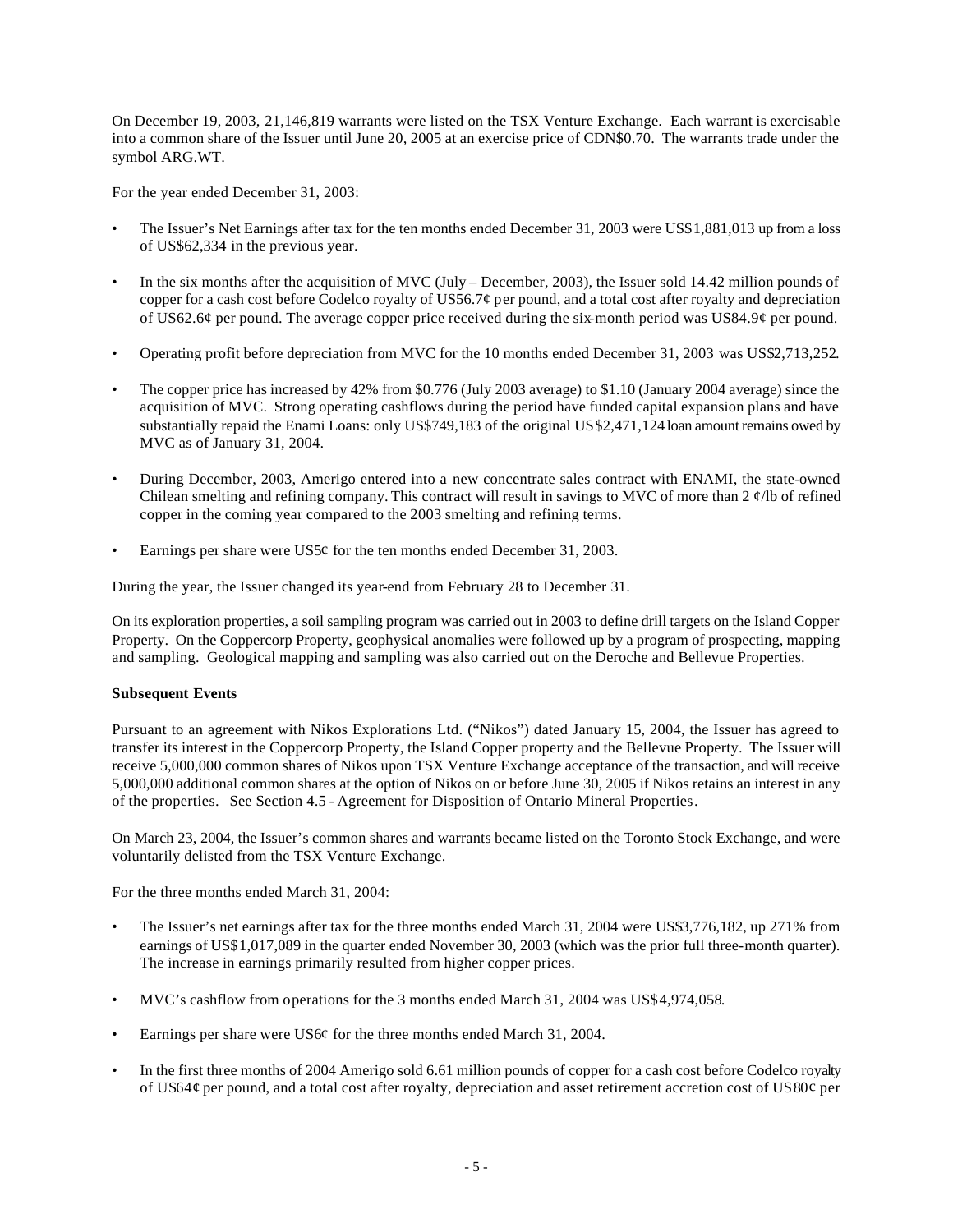pound. Production costs were higher than normal due to plant interruptions in connection with commissioning of MVC's expansion project as well as scheduled and unscheduled maintenance at El Teniente.

- The copper price increased by 76% from \$0.776 (July 2003 average) to \$1.365 (March 2004 average) since the acquisition of MVC. Strong operating cashflows during the period have funded capital expansion plans and have fully repaid the Enami loans.
- Production expansion plans are on track. Phase 1, the installation and commissioning of additional classification and flotation equipment, was completed on time and under budget on April 7, 2004, which will allow for budgeted 2004 production of 16,000 tonnes of refined copper.
- Further production increases Planning is well underway for Stage 2 of the expansion which will increase copper production further in 2005 to an annual level of approximately 20,000 tonnes. This Stage 2 production increase will be generated from the higher rate of extraction from the Colihues tailings project from the present 2,000 tonnes of plant feed per day trial operation to a fully commercial rate of 10,000 tonnes per day. Further studies to examine the potential to increase production from Colihues beyond this rate are being conducted.

The following table summarizes share issuances by the Issuer over the last three fiscal years, up to December 31, 2003. There were no special warrant issuances in the period.

|                                   |                     |            | For                       |            |                |                           |
|-----------------------------------|---------------------|------------|---------------------------|------------|----------------|---------------------------|
|                                   |                     | For        | <b>Property</b>           | Finder's   | <b>Issuing</b> | Total <sup>(1)</sup>      |
| <b>Issued and outstanding</b>     | <b>Shares</b>       | Cash (\$)  | $\left( \text{\$}\right)$ | Fee $(\$)$ | $Costs$ (\$)   | $\left( \text{\$}\right)$ |
| - At February 28, 2001            | 10,475,276          |            |                           |            |                | 2,898,785                 |
| Securities issued during the year | $200,000^{(2)}$     | 4,015      |                           |            |                | 2,902,801                 |
|                                   | $(8,006,457)^{(3)}$ |            |                           |            |                | 2,902,801                 |
| -At February 28, 2002             | 2,668,819           |            |                           |            |                | 2,902,801                 |
| Securities issued during the year | 3,335,869           | 460,751    |                           |            | (23,514)       | 3,340,037                 |
|                                   | 330,000             |            | 44,168                    |            |                | 3,384,205                 |
|                                   | 50,000              |            |                           | 6,692      |                | 3,390,897                 |
| - At February 28, 2003            | 6,384,688           |            |                           |            |                | 3,390,897                 |
| Securities issued during the year | 53,763,188          | 22,562,959 |                           |            | (1,147,671)    | 24,806,185                |
|                                   | 50,000              |            | 7,000                     |            |                | 24,813,185                |
| - At December 31, 2003            | 60,197,876          |            |                           |            |                | 24,813,185                |

## **Share Issuance Table (All amounts in US Dollars)**

Notes

(1) Amounts reported in Canadian Dollars prior to the company's change in reporting currency to the U. S. Dollar (July 2003) are translated at the historical rate of \$1.4943. All dollar amounts in this table are in U.S. Dollars.

(2) Conversion of Debt

(3) Four to one share consolidation (January 30, 2002)

## **ITEM 4: NARRATIVE DESCRIPTION OF THE BUSINESS**

## **4.1 GENERAL**

The Issuer is in the business of processing copper tailings for the production of copper and locating other mineral-related development opportunities. Effective July 3, 2003, the Issuer acquired 100% of the outstanding shares and debt of Minera Valle Central S.A ("MVC"). MVC, a private Chilean company with a copper production facility near Santiago, Chile, has a contract with Corporacion Nacional del Cobre de Chile ("Codelco"), Chile's state-owned copper producer, to process copper tailings from the El Teniente mine in Chile through at least 2021. See Section 4.3 – Acquisition of Minera Valle Central S.A.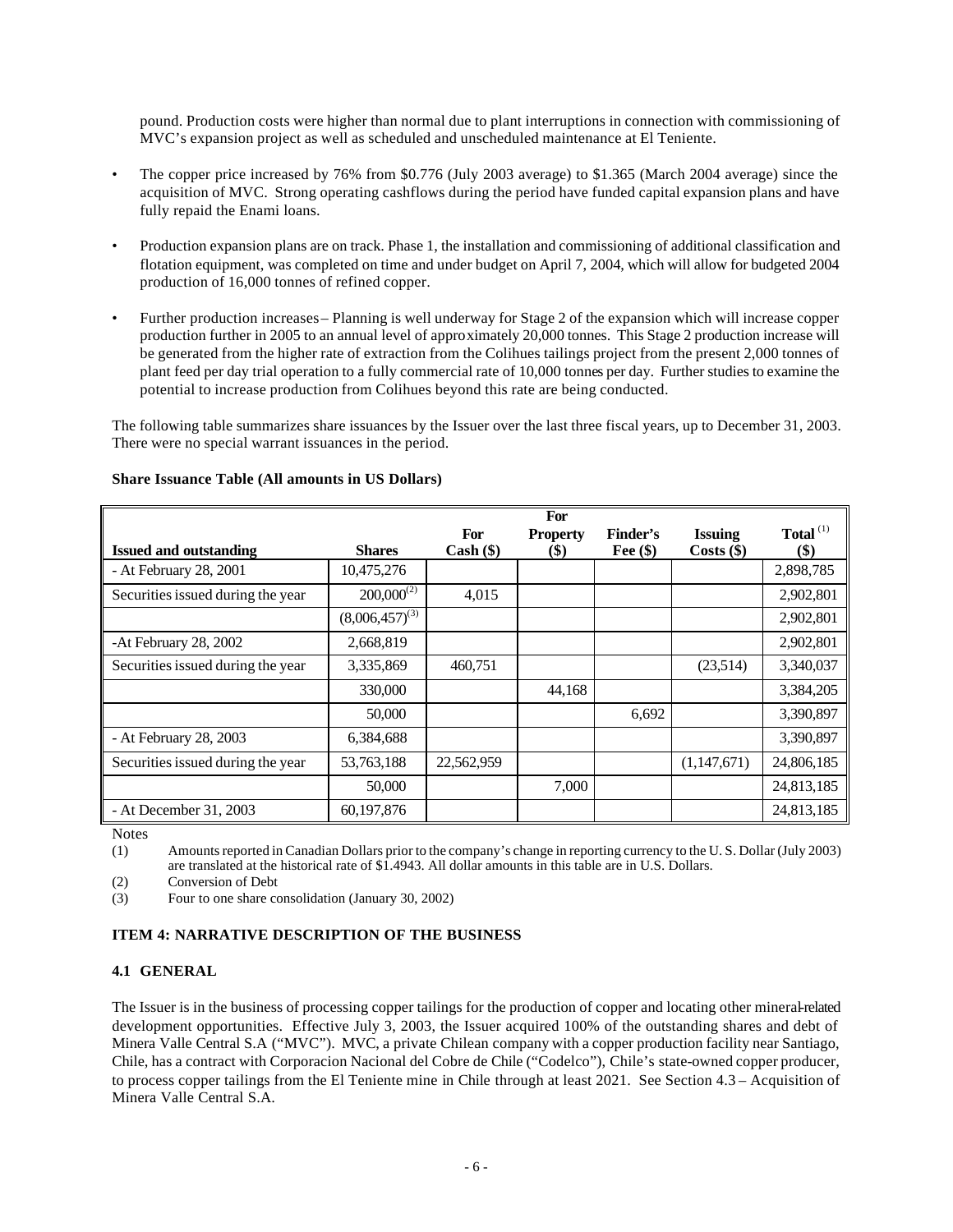The Issuer also has three exploration properties located in Canada. The Issuer entered into an Option and Joint Venture Agreement dated January 22, 2002, pursuant to which the Issuer could acquire from Falconbridge Limited an undivided 55% interest in the Island Copper Property, Sault Ste. Marie Mining Division, Ontario, Canada. In addition, the Issuer acquired an option to acquire two other properties and staked a third property in the Sault Ste. Marie region of Ontario during 2002. Funding of work on the Issuer's properties has, in the past, been through a combination of equity placements and joint venture agreements with other exploration companies. The Issuer has reached an agreement with Nikos Explorations Ltd. for the sale of three Canadian properties, subject to the approval of the TSX Venture Exchange. See Section 4.4 - Agreement for Disposition of Ontario Mineral Properties.

The Issuer has one employee at its head office in Vancouver. MVC has approximately 70 employees at its operation in Rancagua, Chile. The balance of the Issuer's personnel are contractors, both at its head office and in Chile.

## **4.2 RISK FACTORS**

An investment in the securities of the Issuer should be considered speculative due to the nature of the business of the Issuer. In evaluating the securities of the Issuer, the following factors should be considered:

## *Minera Valle Central S.A Revenue is subject to supply of tailings from El Teniente.*

The Issuer's operations at Minera Valle Central S.A. are substantially dependent upon fresh tailings supplied under an agreement with El Teniente division of Codelco. The supply of tailings may be interrupted by mining events such as cave-ins, fires or natural disasters, or non-mining events such as falling commodity prices, changing environmental regulations, taxes or labour disputes. The El Teniente mine has operated almost continuously for 100 years and has advised the Issuer that it has sufficient reserves for several decades at present production rates. However, there is no guarantee that El Teniente operations will continue uninterrupted in the future. The Issuer does not have business interruption insurance.

#### *Commodity Prices*

The price of the Issuer's common shares and the Issuer's financial results may in the future be significantly adversely affected by declines in the price of copper. Copper prices fluctuate widely and are affected by numerous factors beyond the Issuer's control such as interest rates, exchange rates, inflation or deflation, fluctuation in the value of the United States dollar and foreign currencies, global and regional supply and demand, and the political and economic conditions of major copper-producing and consuming countries throughout the world. The price of copper has fluctuated widely in recent years, and future serious price declines could cause continued development of and commercial production from the Issuer's projects to be impracticable.

Depending on the price of copper, cash flow from operations may not be sufficient and the Issuer could be forced to discontinue plans for expansion or discontinue production altogether. Future expansion of the Issuer's projects is dependent on commodity prices that are adequate to make the expansion economic.

## *History of Profits or Dividends*

The Issuer has had a history of profitability only since the acquisition of MVC in July, 2003. The Issuer has paid no dividends on its shares since incorporation and payment of dividends in the future is uncertain. The Issuer has positive working capital generated through MVC, and has utilized this working capital to expand the facility. However, there is no guarantee that the working capital generated will be sufficient to undertake all of the Issuer's expansion plans or be sufficient for future acquisitions. In that circumstance, the only additional sources of funds available to the Issuer are from the exercise of outstanding share purchase warrants and share purchase options, the sale of equity capital of the Issuer, or the sale by the Issuer of an interest in any of its projects in whole or in part. There can be no assurance that any outstanding warrants or options will be exercised, or that the Issuer will be able to sell further equity capital or interests in its projects, on favourable terms or at all.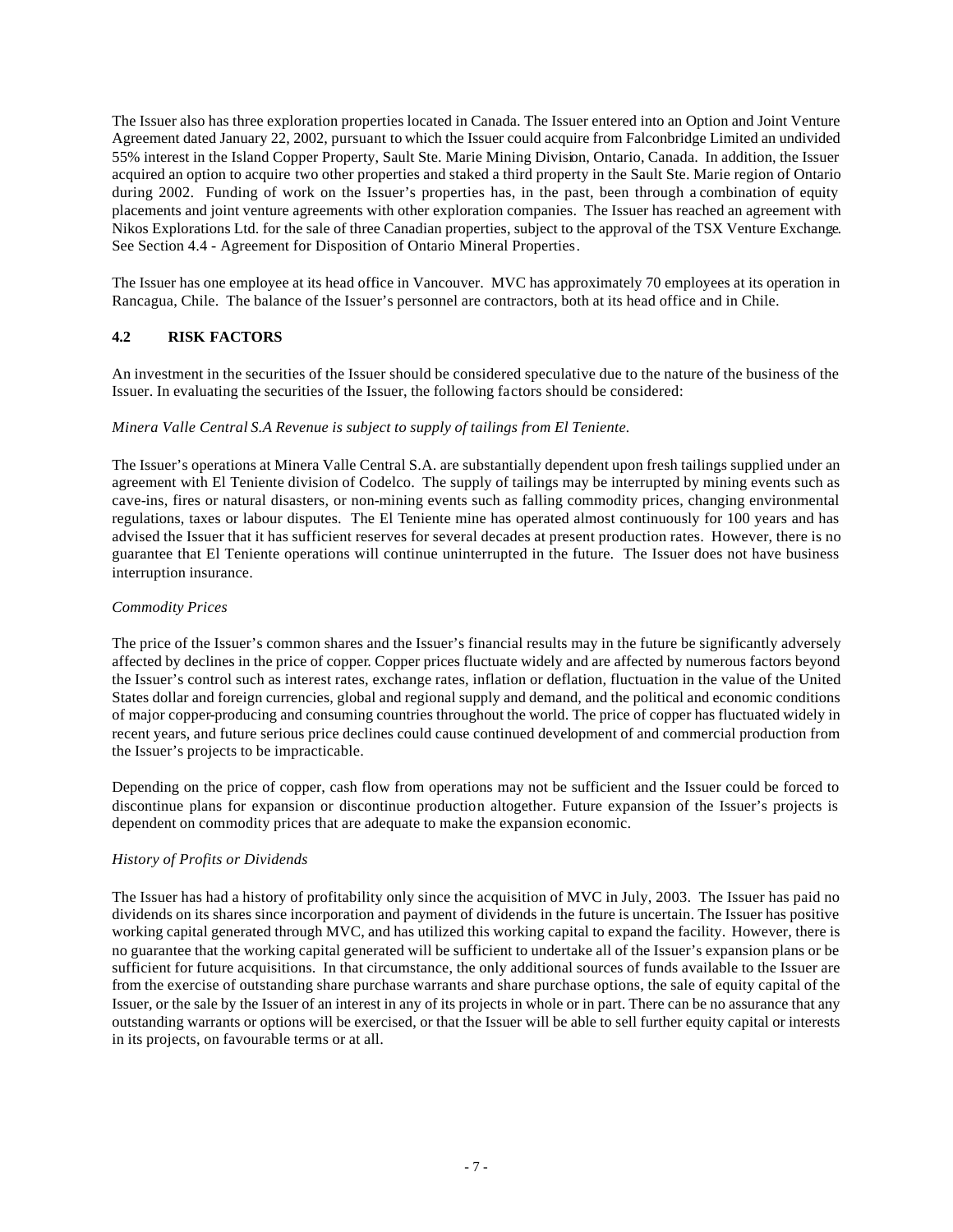#### *Mineral Exploration And Development Risks*

The Issuer's operations involve a degree of risk. The Issuer may become subject to liability for pollution, other accidents, environmental hazards, the discharge of toxic chemicals and other hazards. Such occurrences, against which it cannot insure, or may elect not to insure, may delay production, increase production costs or result in liability. The payment of such liabilities may have a material, adverse effect on the Issuer's financial position.

There is a degree of uncertainty attributable to the calculation of volume and grade of Colihues tailings being processed . The Issuer's estimates of volume and grade are based on the historic records of Codelco. Until the tailings are actually processed, the tonnage and grades must be considered as estimates only.

#### *Foreign Operations*

A majority of the Issuer's operations are currently conducted in Chile, and as such the Issuer's operations are exposed to economic and other risks and uncertainties. These risks and uncertainties include, but are not limited to, terrorism; hostage taking; military repression; expropriation; extreme fluctuations in currency exchange rates; high rates of inflation; labour unrest; the risks of war or civil unrest; expropriation and nationalization; renegotiation or nullification of existing leases, licenses, permits and contracts; changes in taxation policies; restrictions on foreign exchange and repatriation; and changing political conditions, currency controls and governmental regulations that favour or require the awarding of contracts to local contractors or require foreign contractors to employ citizens of, or purchase supplies from, a particular jurisdiction.

Changes, if any, in mining or investment policies or shifts in political attitude in Chile may adversely affect the Issuer's operations or profitability. Operations may be affected in varying degrees by government regulations with respect to, but not limited to, restrictions on production, price controls, export controls, currency remittance, income taxes, expropriation of property, foreign investment, maintenance of claims, environmental legislation, land use, land claims of local people, water use and mine safety.

#### *Environmental and Other Regulatory Requirements*

The current or future operations of the Issuer, including development activities and expansion of production on its projects, may require permits from various federal and local governmental authorities and such operations are and will be governed by laws and regulations governing prospecting, development, mining, production, exports, taxes, labour standards, occupational health, waste disposal, toxic substances, land use, environmental protection, safety and other matters.

Companies engaged in the development and operation of mines and related facilities generally experience increased costs, and delays in production and other schedules as a result of the need to comply with applicable laws, regulations and permits. The Issuer believes it is in substantial compliance with all material laws and regulations that currently apply to its activities. There can be no assurance, however, that all permits which the Issuer may require for construction of facilities and conduct of operations will be obtainable on reasonable terms or that such laws and regulations would not have an adverse effect on any project which the Issuer might undertake. Failure to comply with applicable laws, regulations and permitting requirements may result in enforcement actions thereunder, including orders issued by regulatory or judicial authorities causing operations to cease or be curtailed, and may include corrective measures requiring capital expenditures, installation of additional equipment, or remedial actions. Parties engaged in such operations may be required to compensate those suffering loss or damage by reason of the activities and may have civil or criminal fines or penalties imposed for violations of applicable laws or regulations.

Regulatory requirements and environmental standards are subject to constant evaluation and may be significantly increased, which could significantly adversely affect the business of the Issuer. Any operations involving the Issuer may be subject to environmental regulations promulgated by government agencies from time to time. Environmental legislation often include provisions relating to restrictions and prohibitions on spills, releases or emissions of various substances produced in association with operations, which would result in environmental pollution. A breach of such legislation may result in imposition of fines and penalties. In addition, certain types of operations require the submission and approval of environmental impact assessments. Environmental legislation is evolving in a manner that requires stricter standards and enforcement, and fines and penalties for non-compliance are more stringent. Environmental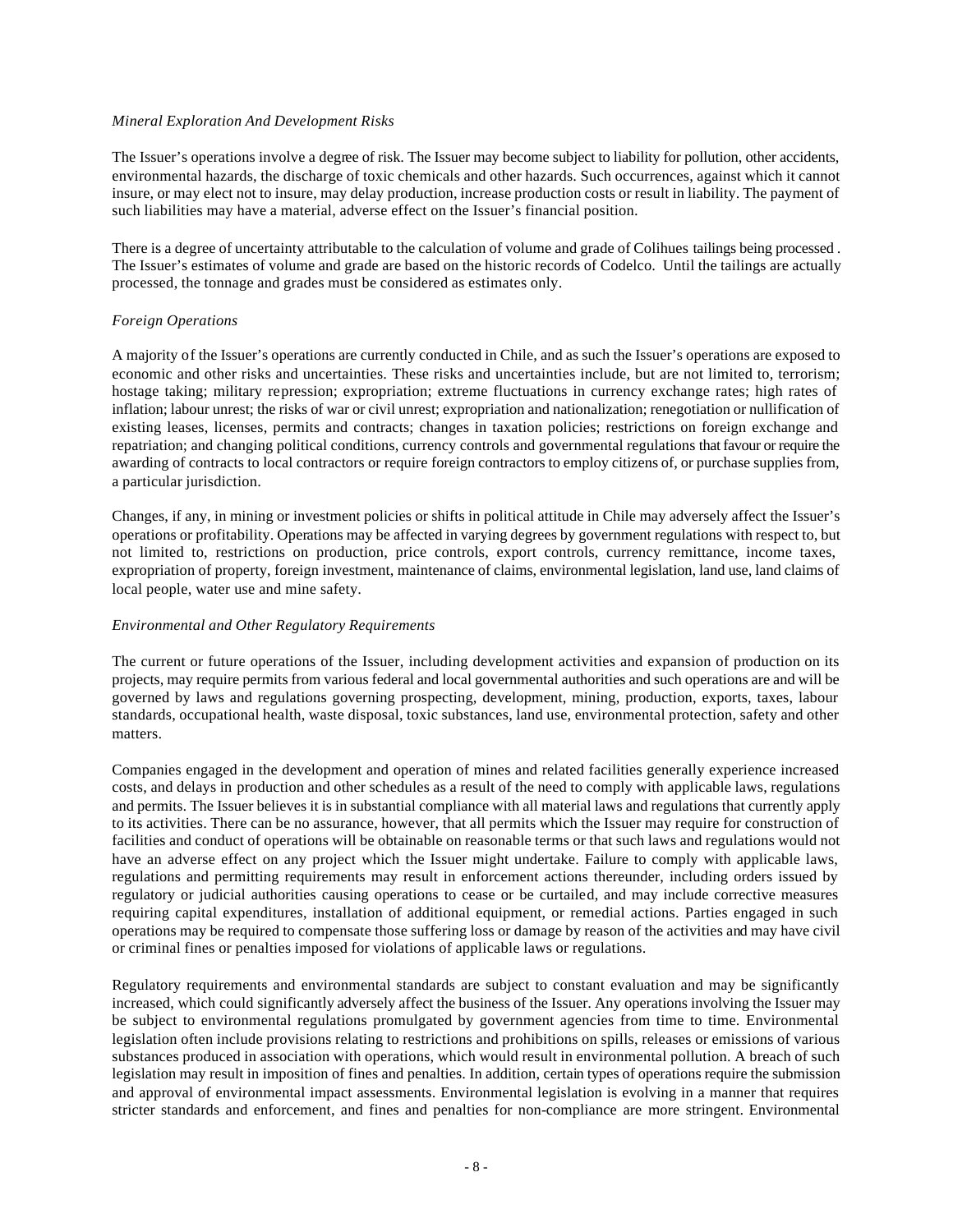assessments of proposed projects carry a heightened degree of responsibility for companies and directors, officers and employees. The cost of compliance with environmental legislation and changes in such legislation has a potential to reduce the profitability of operations below an acceptable level. Stricter standards in environmental legislation may be imposed on the industry or the Issuer in the future, which could materially and adversely affect the business of the Issuer or its ability to develop its projects on an economic basis.

#### *Competition for Acquisitions*

Significant and increasing competition exists for the limited number of mineral acquisition opportunities available. As a result of this competition, some of which is with large established mining companies with substantial capabilities and far greater financial and technical resources than the Issuer, the Issuer may be unable to acquire additional attractive resource projects on terms it considers acceptable.

## *Repatriation Of Earnings*

There is no assurance that Chile or any of the countries in which the Issuer may operate in the future will not impose restrictions on the repatriation of earnings to foreign entities.

#### *Currency Fluctuations*

The operations of the Issuer in Chile or any of the countries in which the Issuer may operate are subject to currency fluctuations and such fluctuations may materially affect the financial position and results of the Issuer.

#### *Foreign Exchange Controls*

The Issuer may be subject from time to time to foreign exchange controls in Chile and in other countries in which it may operate outside of Canada.

#### *Uninsurable Risks*

In the course of exploration, development and production of mineral projects, certain risks, and in particular, unexpected or unusual operating conditions including, fires, flooding and earthquakes may occur. It is not always possible to fully insure against such risks and the Issuer may decide not to take out insurance against such risks as a result of high premiums or other reasons. Should such liabilities arise, they could reduce or eliminate any future profitability and result in increasing costs and a decline in the value of the securities of the Issuer.

#### *Price Volatility Of Public Stock*

Publicly quoted securities are subject to a relatively high degree of price volatility. It may be anticipated that the quoted market for the common shares of the Issuer will be subject to market trends generally, notwithstanding any potential success of the Issuer's projects.

## *Shares Reserved For Future Issuance*

The Issuer has reserved shares for issuance. The Issuer may also enter into commitments in the future which would require the issuance of additional common shares and the Issuer may grant additional share purchase warrants and stock options. Any issue of shares currently reserved for future issuance may result in dilution to the existing shareholdings of investors.

#### *Management*

The business of the Issuer is highly dependent on the technical and financial ability of the management of the Issuer. Any change in management of the Issuer could therefore have a negative effect on the business of the Issuer. The Issuer does not have key person insurance in place.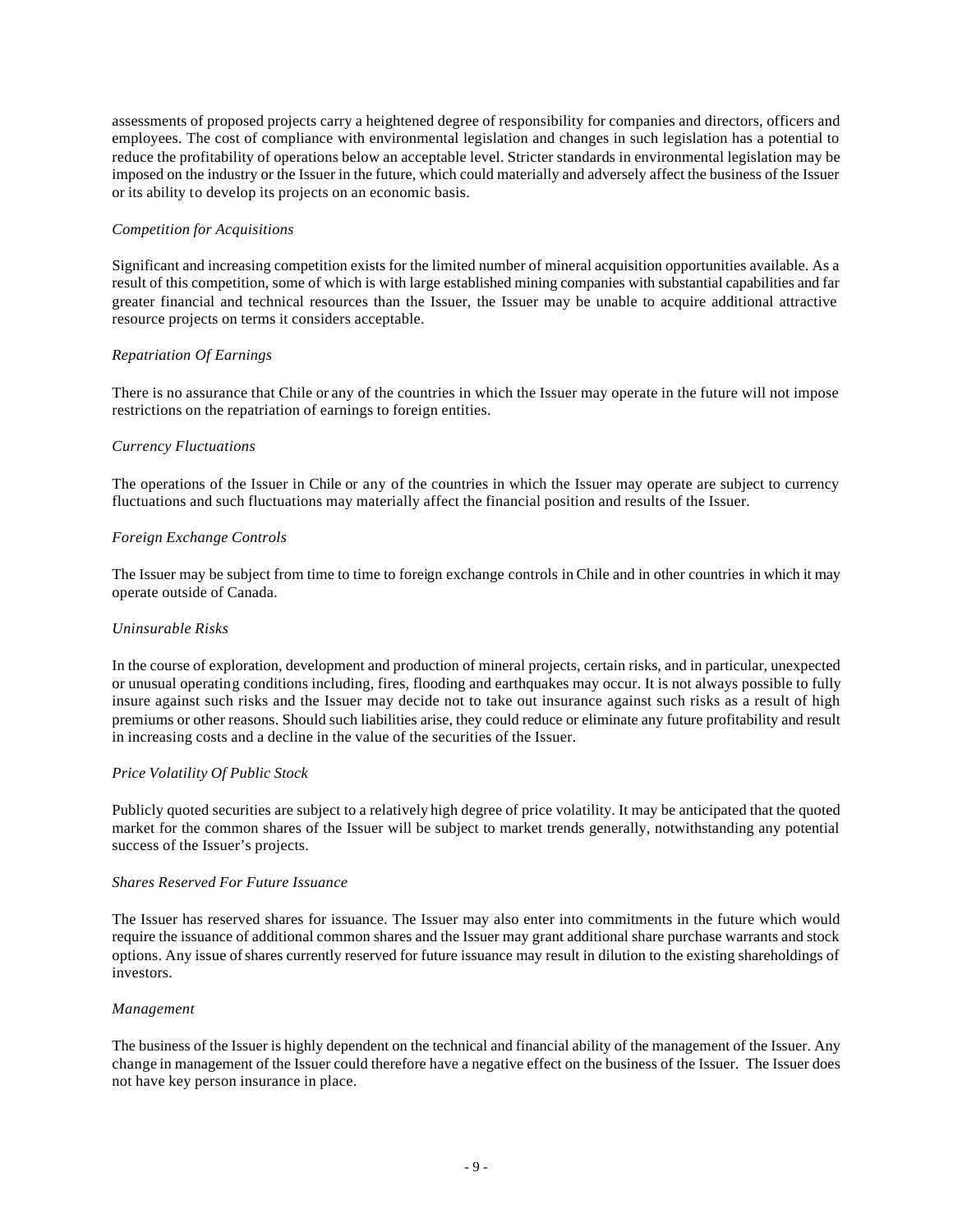## *Conflicts of Interest*

Some of the directors and officers of the Issuer are, or may be, on the board of directors of other natural resource companies from time to time resulting in conflicts of interests. In addition, Steven G. Dean and Klaus M. Zeitler are directors of the Issuer and receive a royalty dividend on all production by MVC. There is the potential for a conflict of interest between the interest of Mr. Dean and Dr. Zeitler and the interest of the Issuer. These conflicts will be resolved in accordance with the governing legislation regarding conflicts of interests.

## **4.3 ACQUISITION OF MINERA VALLE CENTRAL S.A.**

## **General**

Effective July 3, 2003, the Issuer acquired 100% of the outstanding shares and debt of Minera Valle Central S.A ("MVC"). MVC, a private Chilean company with a copper production facility near Santiago, Chile, has a contract with Corporacion Nacional del Cobre de Chile ("Codelco"), Chile's state-owned copper producer, to process copper tailings from the El Teniente mine in Chile through at least 2021.

Consideration for this acquisition was \$1,854,559 and the assumption of loans of \$18,145,411 due to former shareholders, of which \$16,600,000 was repaid at the time of the acquisition. The remaining loan balance of \$1,545,411 together with the acquisition price, totalling \$3,400,000, plus accrued interest, will be paid in cash or shares of Amerigo, three years after the acquisition if the average copper price is over \$0.82 per pound. Payment in cash or shares is at the option of the Issuer; however, if Amerigo elects to pay in shares, the vendor has the right to either receive the payment in shares at the then current market price or receive payment in cash within two years counted from the end of the threeyear period plus interest at an annual rate of 5%. If the copper price is below \$0.82 per pound, the payment period will be extended to five years. Payment will be made in cash only plus interest at an annual rate of 5%.

The option to purchase MVC was originally acquired by Steven Dean and Klaus Zeitler and subsequently assigned to the Issuer. As consideration for the assignment of the option to the Issuer, Mr. Dean and Dr. Zeitler receive a royalty dividend on production paid through Amerigo International Holdings Corp. ("AIHC"). The share capital of AIHC is composed of Class A and Class B common shares. The company owns all of the issued and outstanding Class B shares of AIHC. The holders of Class A shares are not entitled to any dividend or to other participation in the profits of AIHC, except for a total royalty dividend calculated as follows:

- US\$0.01 for each pound of copper produced by MVC or any successor entity to MVC if the price of copper is under US\$0.80 per pound, or
- US\$0.015 for each pound of copper produced by MVC or any successor entity to MVC if the price of copper is US\$0.80 or more.

In the event of the liquidation, dissolution or winding-up of the Issuer, or other distribution of the assets of the Issuer among the members for the purpose of winding-up its affairs, each holder of Class A common shares will be entited to received in preference to and priority over any distribution to the Class B shareholders, a pro rata portion of the net present value of the royalty set out above. In all other respects, Amerigo International is controlled by the company and is a wholly-owned subsidiary for accounting purposes.

On a consolidated basis, the Issuer has long term debt owed to the vendors of MVC as set out above (US\$3.4 million) and had long-term debt owed to a company with which the Issuer has a long-term smelting contract (US\$1.40 million as of December 31, 2003, and repaid fully in April, 2004) as set out below. The Issuer has no other debt, other than current debt incurred in the ordinary course of business.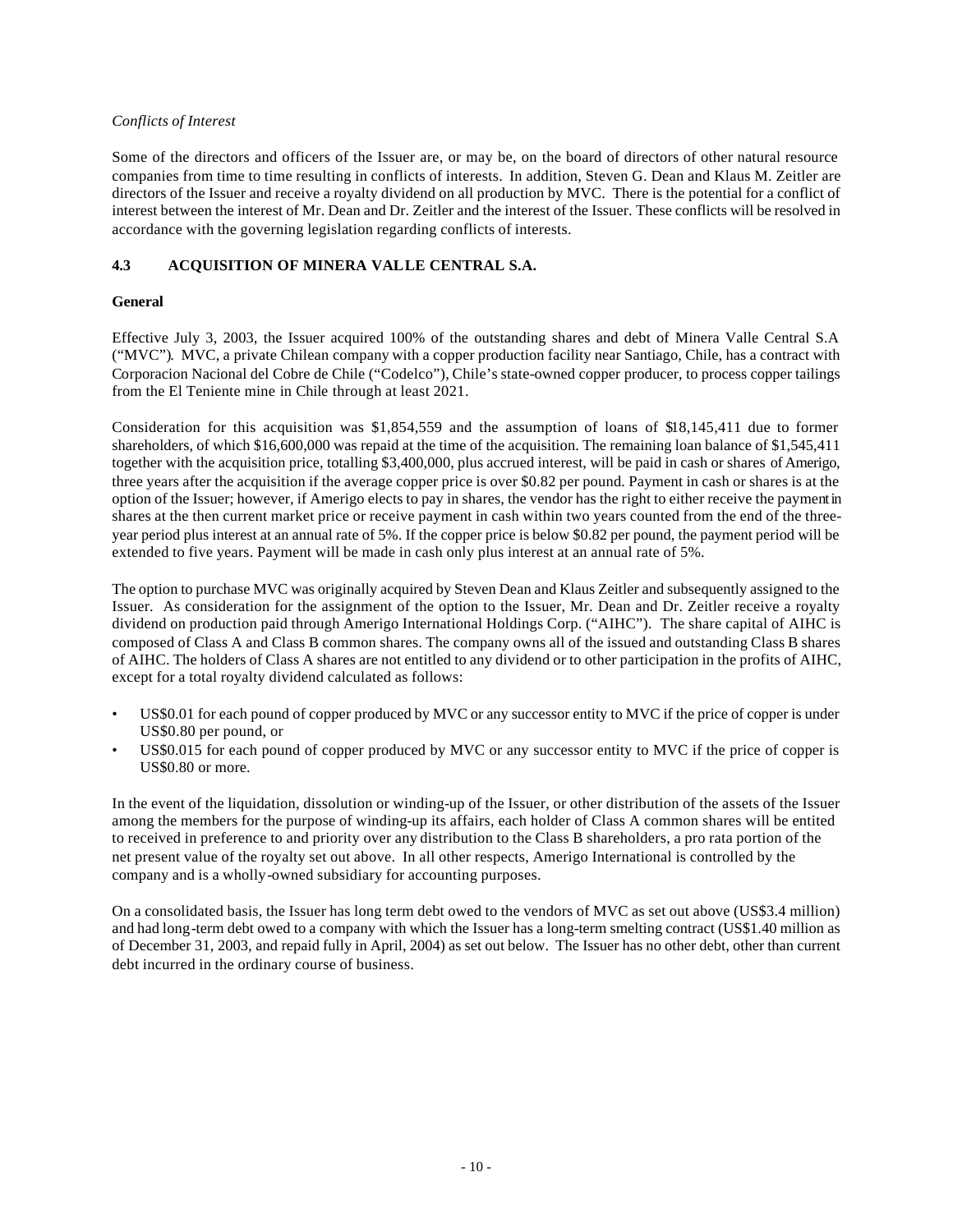## **Underlying Contracts with Codelco El Teniente and Empresa Nacional de Mineria**

The El Teniente concentrator tailings are currently processed by MVC pursuant to a contract originally completed in 1991 and amended in 1996 and 2002. The tailings supply contract with Codelco El Teniente runs until at least 2021. Pursuant to the amendment made in 2002, MVC negotiated a supplementary source of higher grade tailings from the Colihues tailings impoundment which could be treated at up to 10,000 tonnes per day ("tpd"). The contract with Codelco sets out that the supply of fresh El Teniente tailings is scheduled to increase to over 121,000 tpd in 2004, as set out in the following schedule, although the engineering estimates received are somewhat higher:

| Year | Tons of<br><b>Tailings</b><br>(TPD) | <b>Copper</b><br>Grade<br>(% Cu T) | Tons of<br><b>Copper</b><br>(fmt) | Year | Tons of<br><b>Tailings</b><br>(TPD) | <b>Copper</b><br>Grade<br>$(\%$ Cu T) | Tons of<br><b>Copper</b><br>(fmt) |
|------|-------------------------------------|------------------------------------|-----------------------------------|------|-------------------------------------|---------------------------------------|-----------------------------------|
| 2001 | 94,207                              | 0.15                               | 52,632                            | 2014 | 121,685                             | 0.11                                  | 48,759                            |
| 2002 | 95,129                              | 0.15                               | 52,827                            | 2015 | 121,724                             | 0.11                                  | 50,140                            |
| 2003 | 110,664                             | 0.15                               | 58,982                            | 2016 | 121,878                             | 0.11                                  | 47,219                            |
| 2004 | 121,677                             | 0.12                               | 52,668                            | 2017 | 122,020                             | 0.11                                  | 47,858                            |
| 2005 | 121,694                             | 0.11                               | 50,289                            | 2018 | 122,049                             | 0.11                                  | 46,900                            |
| 2006 | 121,709                             | 0.12                               | 52,504                            | 2019 | 122,122                             | 0.10                                  | 45,922                            |
| 2007 | 121,591                             | 0.12                               | 51,123                            | 2020 | 122,122                             | 0.10                                  | 44,862                            |
| 2008 | 121,539                             | 0.12                               | 52,572                            | 2021 | 122,338                             | 0.10                                  | 45,679                            |
| 2009 | 121,454                             | 0.13                               | 55,113                            | 2022 | 122,338                             | 0.10                                  | 44,449                            |
| 2010 | 121,468                             | 0.13                               | 55,637                            | 2023 | 122,179                             | 0.11                                  | 47,794                            |
| 2011 | 121,477                             | 0.12                               | 53,746                            | 2024 | 122,157                             | 0.11                                  | 50,913                            |
| 2012 | 121,617                             | 0.11                               | 49,667                            | 2025 | 111,574                             | 0.11                                  | 43,068                            |
| 2013 | 121,606                             | 0.11                               | 48,381                            |      |                                     |                                       |                                   |

## **FUTURE FRESH TAILINGS PROJECTION TABLE**

Codelco El Teniente has agreed to provide a total of 1,063,480 tonnes of fine copper for the period from January 1, 2001 to December 31, 2021. If the total copper content during the period falls below that amount by more than 10%, the term of the contract shall be extended by the proportion corresponding to the fine copper deficit exceeding such 10%. Otherwise, the contract terminates on December 31, 2021.

A royalty is payable to Codelco under a formula that considers both the price of copper and the copper content found in the tailings processed in each given month, on a sliding scale ranging from 0 if the copper price is below \$0.80 per pound, to a maximum of 13.5% if the copper price is \$1.30 or higher. No royalties are payable if:

- the copper content in tailings is below 0.0899% of copper or
- the copper price is below \$0.80 per pound (for copper content in tailings between 0.09% and 0.1499%) or
- the copper price is below \$0.75 per pound (for copper content in tailings reaching or exceeding 0.15% of copper).

The concentrate produced by the MVC operation is processed under a smelting contract with Empresa Nacional de Mineria ("Enami") dated December, 2003. With respect to the first 33,600 tonnes of concentrate production per year, the contract with Enami provides for customary terms and conditions with a current treatment charge of US\$78 per tonne of concentrate and a refining charge of US\$0.078 per pound of contained copper, and an increase in refining charges equal to 10% of the copper price over US\$1.00 per pound The balance of production is sold on the basis of a spot contract that has lower refining and treatment charges. The treatment and refining charges are adjusted annually based on prevailing market terms. Under price support agreements made between 1998 and 2002, Enami provided loans to MVC, of which approximately US\$2.36 million was outstanding at the time of acquisition and of which \$1.40 million was outstanding at December 31, 2003. The loan was repaid in April, 2004.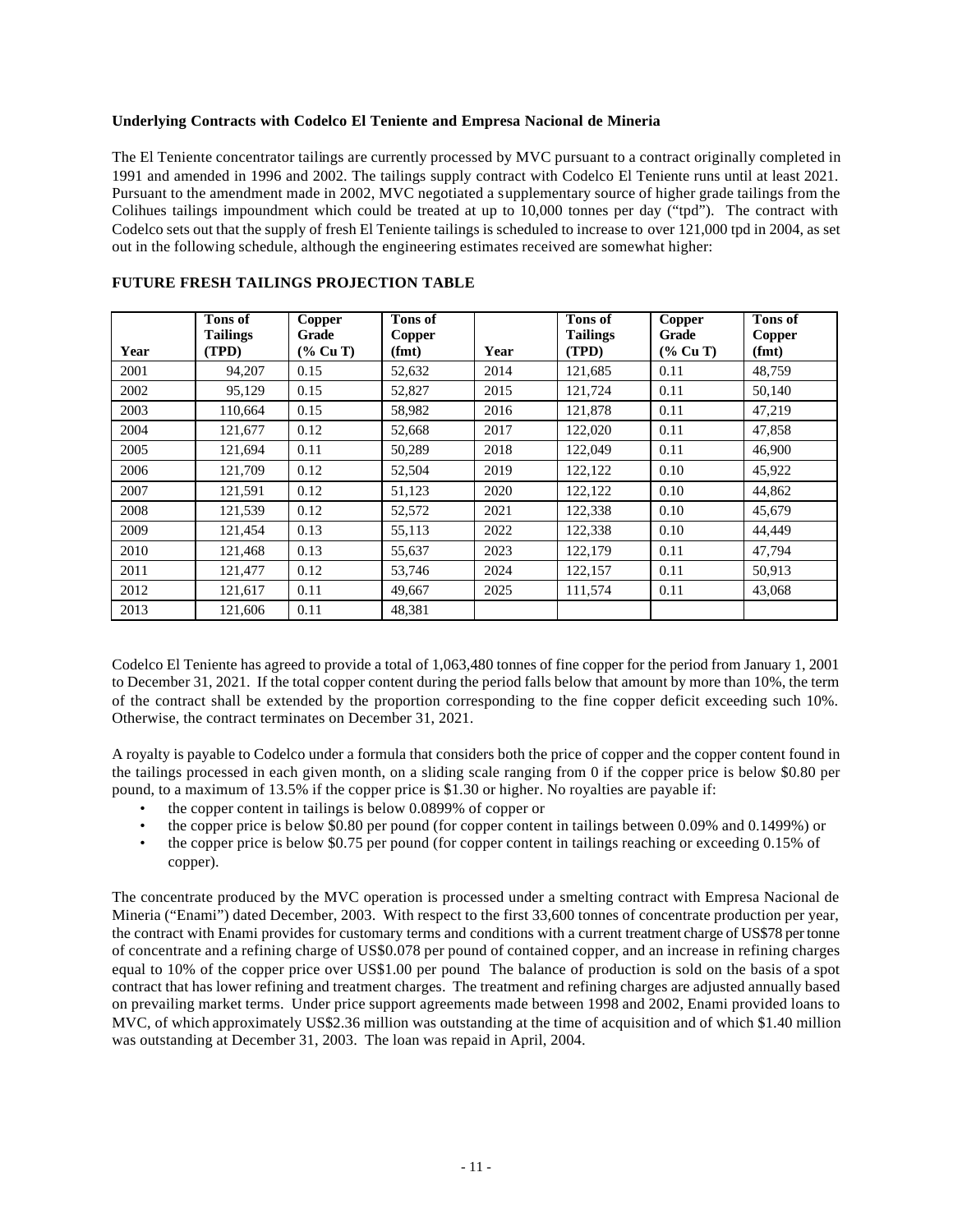#### **Minera Valle Central Operations**

The following is the summary of a technical report prepared by AMEC International (Chile) S.A. dated May, 2003. The full report may be found with the Issuer's filings at www.sedar.com and is incorporated by reference. Amerigo Resources Ltd. (Amerigo) is arranging to purchase Minera Valle Central S.A. (MVC). MVC is a private Chilean company that extracts copper from tailings discharged from CODELCO's El Teniente concentrators. The tailings are then returned to El Teniente's tailings disposal system. AMEC International (Chile) S.A. (AMEC) was contracted by Amerigo to provide a review of the past and future operation of MVC.

MVC currently has 19 years remaining on its tailings supply contract with El Teniente. It has also negotiated a supplementary source of higher grade tailings from the Colihues tailings impoundment. MVC plans to treat 10,000 tpd of tailings from Colihues, mixed with the fresh tailings from El Teniente. El Teniente currently supplies approximately 90,000 tpd of fresh tailings and this is scheduled to increase to 126,000 tpd in 2004 and to 130,000 tpd from 2005 on completion of its expansion program.

AMEC's scope and hence also this report covers the technical and production aspects of the present and potential future operation. Legal, specific tax issues and economic analysis are not covered.

MVC's operation is located in Region VI in central Chile, approximately 8 km east of the city of Rancagua. The site is 36 km west of the El Teniente mine and adjacent to the Colihues tailings impoundment. The Colihues impoundment was used from 1977 to 1987, El Teniente now deposits its tailings in the Carén impoundment that is 50 km east of the MVC site.

MVC first started recovering copper by reprocessing El Teniente tailings in 1992. The plant was expanded in 1997 and the current design capacity is 100,000 tpd.

El Teniente has been in operation since 1904 and is the world's largest underground copper mine. Current production is around 90,000 tpd of ore (although it has been as high as 100,000 tpd) at an average grade of 1.16 %Cu. El Teniente has reported more than 3 billion tonnes in reserves and at the expanded production rate of 130,000 tpd of ore has more than 60 years life remaining. El Teniente has provided its production plan that shows it will produce 1,139 million tonnes of tailings over the next 25 years at an average grade of 0.112 %CuT (Total Copper) and 0.03 % Soluble Cu. AMEC recommends that the tonnage forecast be discounted by 3.5%. This will not significantly affect MVC's production.

Production records from El Teniente indicate that there are 213 million tonnes of tailings in the Colihues impoundment at an average grade 0.26 %CuT. This represents a potentially significant additional supply of high grade tailings for MVC.

MVC plans to extract the tailings from the Colihues impoundment using a dredge pump on a floating platform. Pilot dredging trials have been carried out where up to 4,000 tpd of tailings were extracted at a sulphide copper grade of 0.2% Cu.

The existing MVC process plant is well designed and maintained and is in good condition. In 2002 it produced 10,650 tonnes of copper in concentrate. AMEC has estimated that the plant could produce 12,160 tonnes per annum of copper in concentrate from the expanded El Teniente production (122,000 tpd at 0.12% total copper). No plant modifications would be required.

AMEC has estimated (at rough order of magnitude level) that improvements to the primary classification and flotation sections of the plant plus the installation of a circuit to reprocess rougher tailings could potentially increase production to 15,490 tpa of copper in concentrate at a capital cost of US\$3 million. The treatment of 10,000 tpd of Colihues tailings would increase production to an estimated 19,470 tpa of copper in concentrate at an additional cost of US\$4.7 million.

MVC reported total cash operating costs to cathode of cUS62.7 per pound for 2002. AMEC reviewed these costs and considers them reasonable. At the expanded production levels indicated above, AMEC has estimated the following operating costs.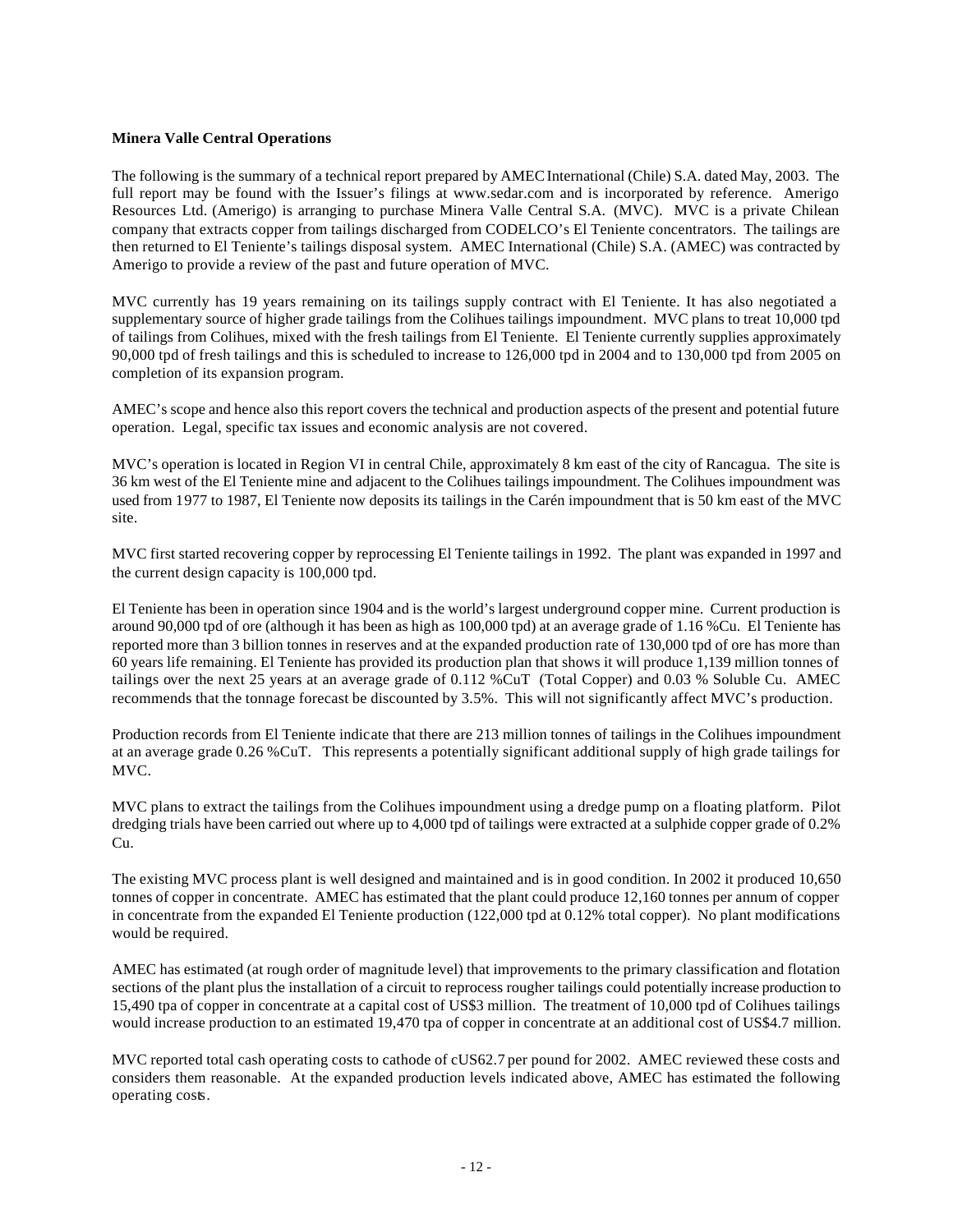- 12,160 tpa Cu in concentrate, cUS58.2/lb.
- 15,490 tpa Cu in concentrate, cUS53.4/lb.
- 19,470 tpa Cu in concentrate, cUS52,2/lb.

An environmental review was carried out. The MVC plant was put into operation before the current environmental regulations were enacted. It was not required to obtain an environmental permit at that time. However, for any planned expansion the entire plant must be submitted for approval. AMEC held discussions with the local environmental authority. The required permits can be obtained through the submission of an Environmental Impact Statement. This is a less exacting document than an Environmental Impact Assessment. Approval has already been received from the environmental authority (CONAMA) to treat Colihues tailings, however, approval will also be required from the National Service for Geology and Mining (SERNAGEOMIN) regarding stability aspects of the dam.

MVC is still awaiting receipt of its official operating permit from SERNAGEOMIN. All documentation has been submitted and no issues are expected.

## **4.4 MINERAL EXPLORATION PROPERTIES**

#### **Coppercorp Property, Sault Ste. Marie, Ontario**

#### *Description and Location*

The Coppercorp Property is located in Ryan Township, Sault Ste. Marie Mining Division, Sault Ste. Marie, Ontario. Access to the property is by paved Highway 17 (The Trans-Canada Highway) to the Mamainse Point area, approximately 90 kilometres north of Sault Ste. Marie. A system of logging roads provides further access to the interior of the property. The property consists of 23 unpatented, contiguous claims in 203 claim units. Many of these claims (16) occur within the Montreal Mining I Sand Bay Location, ground that was closed for staking until June 1, 2002.

#### *Acquisition*

The Issuer acquired an option to earn a 100% interest in the property from Terrence Stanley Nicholson, Domenic William Pipoli and William Edward Gibb, a group of three prospectors, by way of an option agreement dated 11<sup>th</sup> September 2002.

In order to earn the 100% interest, the Issuer has agreed to:

- (1) Pay \$30,000 cash and issue 200,000 common shares on approval of an option agreement (done),
- (2) Issue a further 400,000 common shares and pay a further \$70,000 cash over 4 years, provided that the Issuer may, at its option, issue shares of equivalent value in lieu of cash for all but the initial cash payment, and pay cash in lieu of issuing shares,
- (3) Spend \$200,000 on exploration on the property over 4 years, and
- (4) Provide the optionors with a net smelter return royalty of 3% from any future production from the property. The Issuer has retained an option to buy back 1.5% of the royalty for \$1,500,000.

On May 9, 2003, the Issuer negotiated for an amendment to the payment terms on the Coppercorp Property. Remaining share payments are reduced from 400,000 common shares to 300,000 common shares, of which 50,000 have been issued, while the cash payments increase to \$75,000 (\$15,000 paid) and the exploration commitment increases to \$400,000 over four years.

The Issuer has entered into an agreement dated January 15, 2004 for the disposition of this property, subject to TSX-V approval, to Nikos Explorations Ltd. See "Agreement for Disposition of Ontario Mineral Properties".

#### *Geology and Exploration*

The target of exploration on the Coppercorp Property is iron oxide-copper-gold (IOCG) mineralization of the Olympic Dam-type. The property covers the past producing Coppercorp Mine that produced 1.02 million tons of chalcocite-rich ore at an average grade of 1.16% Cu along with 1,964 oz gold and 237,603 oz silver from 1965 until closing in 1972.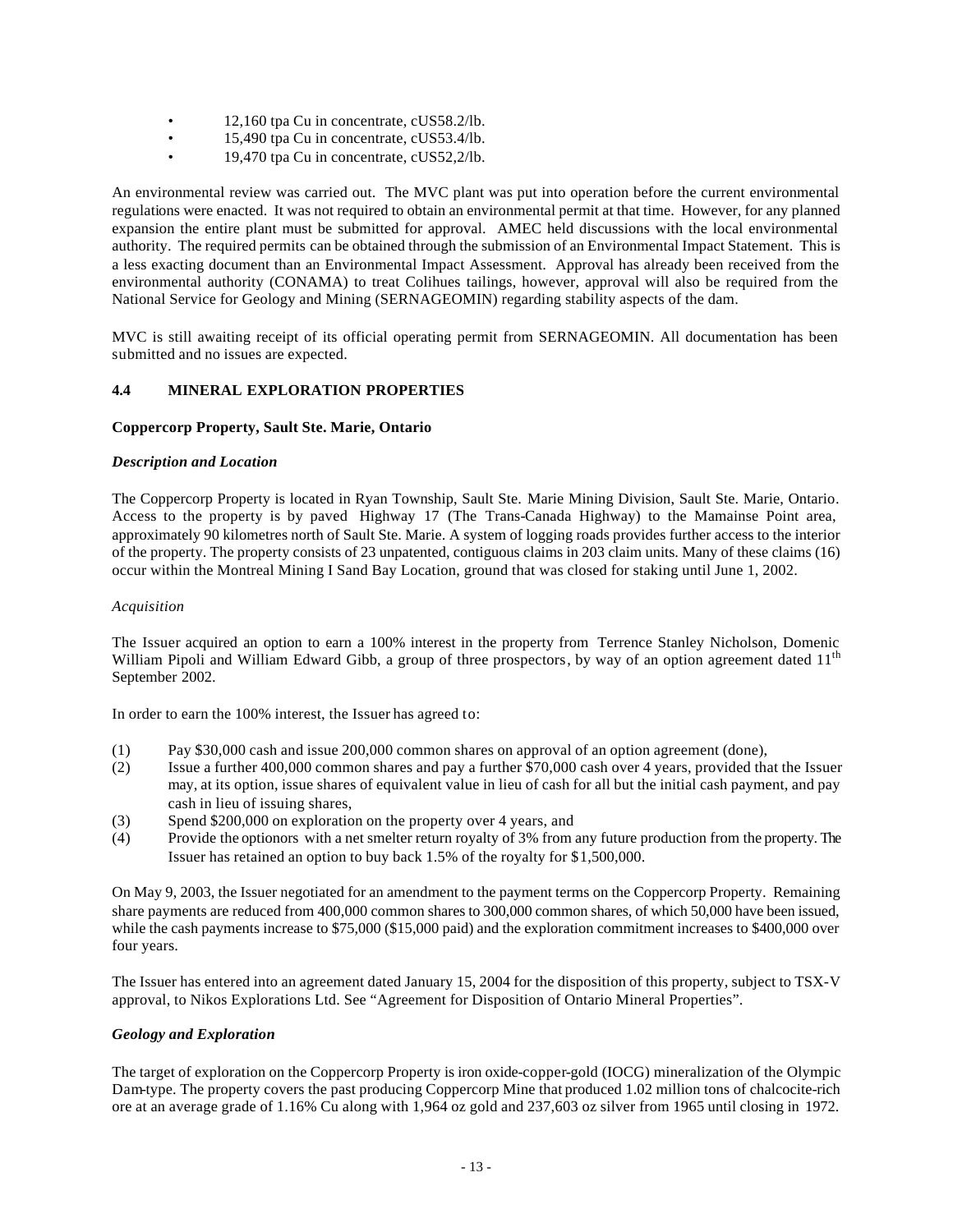The mining lease covering the property was only opened for staking in 2002, and has remained largely unexplored over the intervening 30 years.

At the Coppercorp mine site, mineralization is hosted by quartz veins that occur in fault-related breccias commonly cemented by iron oxide. Chlorite and sericite alteration occurs in the wallrock to the veins. Copper sulphides, dominantly chalcocite with lesser chalcopyrite and bornite, are usually accompanied by specular hematite. Numerous other copper occurrences occur on the Coppercorp property, and a sampling program in the fall of 2002 obtained values up to 10.71% copper over 0.6 meters, 3.34% copper and 3.3 grams/tonne gold over 0.45 meters from occurrences along strike to the north of the mine site. In addition, a value of 41.75% Cu was obtained from a chalcocite-rich boulder, the source of which has not been found.

Although copper is the main commodity of interest at Coppercorp some of the occurrences are also enriched in silver and gold. Values up to 121-grams/tonne silver were found in the recent sampling program, and values up to 19.5 grams/tonne gold have been reported from historical sampling. During 2003, the Issuer undertook an exploration program consisting of geological mapping, sampling and airborne geophysics to define targets for a first-stage drill program.

## **Island Copper Property, Sault Ste. Marie, Ontario,**

#### *Description and Location*

The Island Copper Property consists of four claims totaling 23 units and five surface and mining leasehold patents. The property is located approximately 19 kilometres northeast of Sault Ste. Marie, Ontario. Access to the property is by means of paved Highway 556 that runs east of Highway 17 through the south of the property.

#### *Acquisition*

Under the terms of a November 15, 2001 letter of intent and subsequent option and joint venture agreement dated January 22, 2002 (the "Falconbridge Agreement"), the Issuer has the option to acquire from Falconbridge Limited ("Falconbridge") an undivided 55% interest in the Island Copper property, Sault Ste. Marie Mining Division, Ontario. To earn the interest, the Issuer must make the following expenditures over a 3 year time frame:

- (1) C\$100,000 during the first year for an aggregate total of C\$100,000;
- (2) C\$100,000 during the second year for an aggregate total of C\$200,000; and
- (3) C\$50,000 during the third year for an aggregate total of C\$250,000.

Only the first expenditure amount of C\$100,000 is considered a firm commitment. In addition, the Issuer must issue to Falconbridge common shares of the Issuer in the following tranches:

- (1) 50,000 common shares within 90 days of signing the Falconbridge Agreement (issued);
- (2) 50,000 common shares upon the first anniversary of Falconbridge Agreement for an aggregate total of 100,000 common shares (issued);
- (3) 50,000 common shares upon the second anniversary of Falconbridge Agreement for an aggregate total of 150,000 common shares; and
- (4) 50,000 common shares upon the third anniversary of Falconbridge Agreement for an aggregate total of 200,000 common shares.

Upon the Issuer earning an undivided 55% interest in the Island Copper Property, a 55%: 45% venture will be formed with industry standard joint venture terms governing the joint venture. Alternatively Falconbridge may exercise a onetime option to increase its interest in the property to 65% by electing, within 90 days of the Issuer having earned its 55% interest, to complete a bankable feasibility study on the property. If, based upon the outcome of the bankable feasibility study a production decision is made, Falconbridge shall have 90 days to exercise a one-time option to increase its interest further to 75% by arranging for mine financing. Falconbridge will become operator during the aforementioned 90 day periods. Should Falconbridge not exercise its right to increase its interest above 45%, the 55:45 joint venture relationship between the Issuer and Falconbridge will continue to operate with the Issuer as operator under the formal joint venture agreement. The joint venture partners will contribute, on a pro-rata basis, to exploration expenditures agreed upon by both companies. Failure by either party to contribute its share to agreed-upon exploration expenditures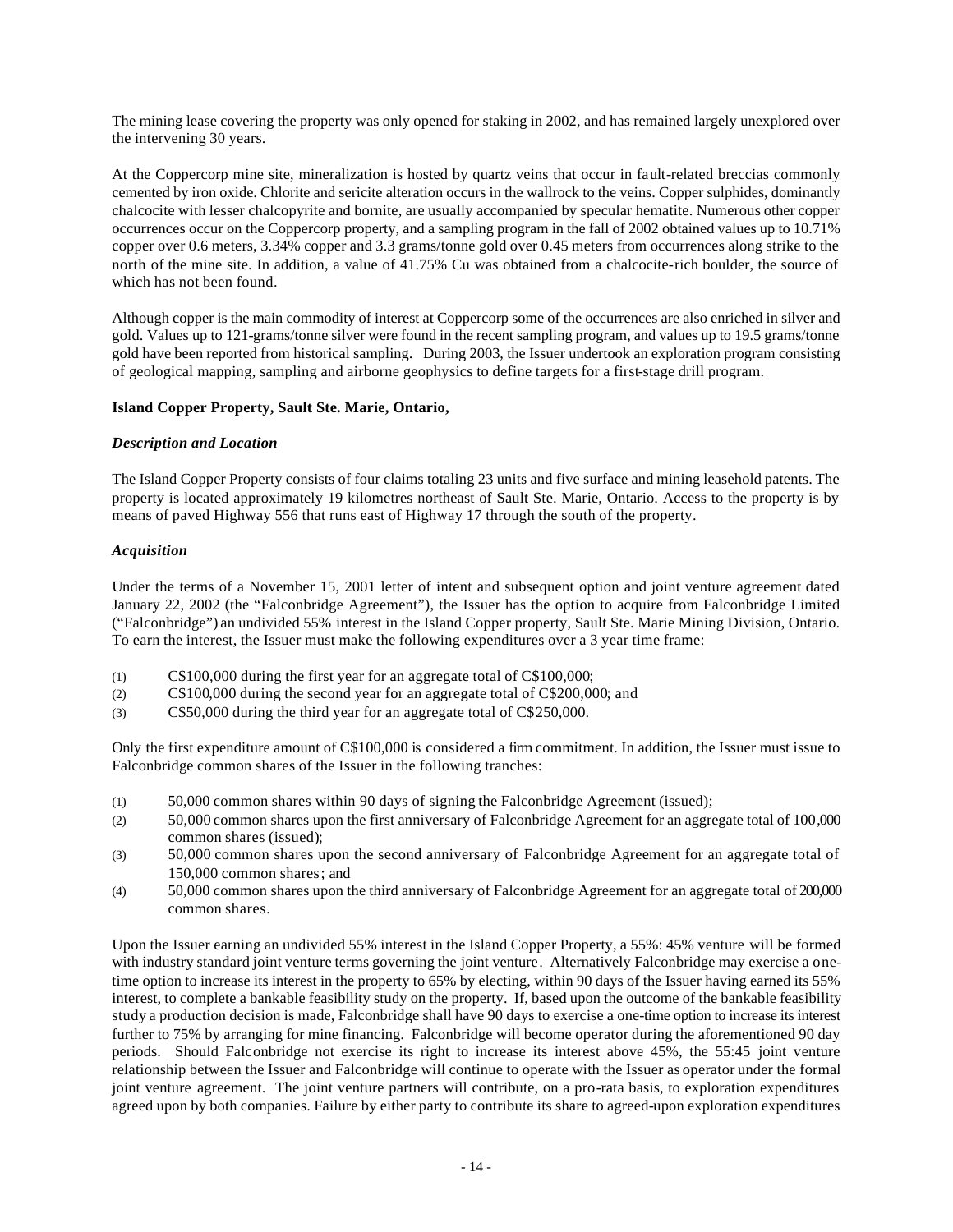on the property will result in dilution of such defaulting party's interest. Should either party's interest in the property be diluted to 10% or less, that party's interest in the property will automatically revert to a 2% NSR. In the event that either party's interest reverts to a 2% NSR, the other party shall have the option to purchase 1% of the NSR for CDN\$1,000,000.

The Issuer has entered into an agreement dated January 15, 2004 for the disposition of this property, subject to TSX-V approval, to Nikos Explorations Ltd. See "Agreement for Disposition of Ontario M ineral Properties".

## *Geology and Exploration*

The target of mineral exploration on this property is an iron oxide copper-gold deposit. Previous work on the property has outlined copper-rich mineralization contained in albite-rich granite that crops out intermittently over an areal extent of 430 metres by 290 metres. Drilling performed in the mid 1960s and early 1970s in the immediate vicinity of the mineralized outcrop produced intersections of 0.83% Cu over 15.98 metres and 4.02% Cu over 9.5m, 6.22% Cu that included 1.7 g/tonne Au over 3.05 metres.

The albite granite appears to be related to Keweenawan-aged rifting, and has intruded Archean–aged rocks of the Gros Cap batholith along two intersecting faults. Both the intrusion and the Archean country rock are brecciated in places, with the albite granite containing chalcopyrite and specular hematite veinlets. It appears that the intrusion did not break through to surface, but was capped by the gneiss of the Gros Cap Batholith. This implies that the gneiss would have contained the hydrothermal system responsible for the mineralization in the granite.

Prior to the Issuer's involvement in the property, work by Falconbridge outlined a zone of coincident high gravity and chargeability that covers an area of gneiss outcrop. A recent detailed aeromagnetic survey flown for the Issuer also indicated a linear east-west anomaly offset to the south of the gravity and chargeability anomalies. Together these anomalies may indicate the presence of mineralization either within or below the gneiss. In addition, discoveries of ironoxide copper gold deposits elsewhere in the world have been made by drilling such anomalies.

The Issuer completed a first stage-drilling program on the Island Copper Project. A total of 992 metres of drilling in four holes tested the depth extent and continuity of previously outlined copper and gold mineralization as well as coincident chargeability and residual gravity anomalies. Drilling intersected sulfide mineralization in all four holes, with chalcopyrite, commonly accompanied by hematite, present in three of the four holes. Well-developed potassic and ironoxide alteration, as well as localized albitic (sodium-rich) alteration was observed in the drill holes. This style of alteration and mineralization is consistent with that associated with Iron Oxide Copper Gold (IOCG) deposits elsewhere in the world. The best intersection of the program was an eight metre intersection that averaged 1.5% copper and 0.2 grams/tonne gold, that included 4.44% copper and 0.5 grams/tonne gold over two meters.

## **Bellevue Property, Sault Ste. Marie, Ontario**

#### *Description and Location*

The Bellevue property, staked during February 2002 in Aweres and Van Koughnet Townships, consists of 44 units (approximately 704 hectares) adjoining the Island Copper property to the east and south. It is located approximately 18 kilometres northeast of Sault Ste. Marie. The infrastructure is excellent, as both paved highway 556 and the Algoma Central Railway line run through the property.

The Issuer has entered into an agreement dated January 15, 2004 for the disposition of this property, subject to TSX-V approval, to Nikos Explorations Ltd. See "Agreement for Disposition of Ontario Mineral Properties".

#### *Geology and Exploration*

The claims cover the eastward extension of the contact between the Archean and Proterozoic rocks that occurs on the Island Copper property. The Proterozoic rocks consist of clastic sedimentary rocks of the Aweres Formation and volcanic rocks of the Elliot Lake Formation. Several faults occur in the area, including the highway fault that separates the Archean from the Proterozoic rocks. This fault is truncated and cross cut by a regional scale north-northwest trending fault immediately north of Upper Island Lake.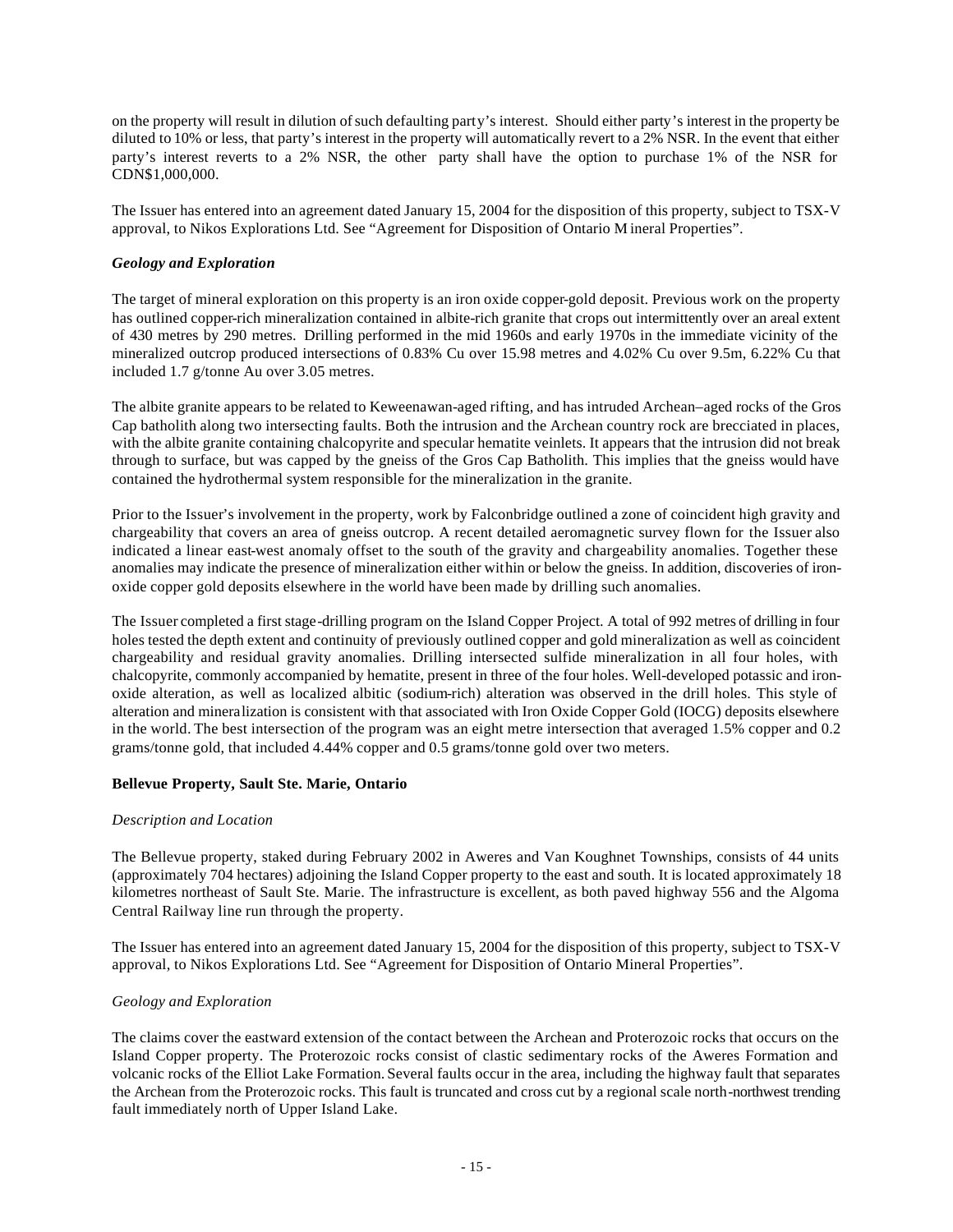Several mineral occurrences are covered by the claims, including hematite associated with faulted Huronian rocks immediately east of Highway 556, a copper occurrence at the north end of Upper Island Lake and an unidentified radioactive occurrence, reported south of Highway 556 in the vicinity of Aweres Lake. A positive 440 gamma aeromagnetic anomaly occurs in the northeast portion of the property.

A recent Ontario Geological Survey report on exploration opportunities in Jarvis and Aweres Townships cites the area covered by the Bellevue property as being prospective for iron oxide copper-gold deposits. The presence of intersecting faults, hematite (in part after magnetite) in the Huronian sedimentary rocks and aeromagnetic anomalies all contribute to the prospectivity of the area.

Although work on the property has been limited since it was staked, an airborne survey, flown for the Issuer early in 2003, indicates a large (approximately 3km by 3km) magnetic anomaly in the northeastern portion of the property. The source of the anomaly is unknown. The Issuer has completed a first stage exploration program consisting of geological mapping and sampling following up on this anomaly.

## **4.5 Agreement for Disposition of Ontario Mineral Properties**

Pursuant to an agreement with Nikos Explorations Ltd. ("Nikos") dated January 15, 2004, the Issuer has agreed to transfer its interest in the Coppercorp Property, the Island Copper Property and the Bellevue Property. The Issuer will receive 5,000,000 common shares of Nikos upon TSX Ve nture Exchange acceptance of the transaction, and will receive 5,000,000 additional common shares at the option of Nikos on or before June 30, 2005 if Nikos retains an interest in any of the properties. The acquisition of these properties will form part of the application for the reactivation of Nikos from NEX to the TSX Venture Exchange.

## **ITEM 5: SELECTED CONSOLIDATED FINANCIAL INFORMATION**

The Issuer's accounting policy with respect to deferred exploration costs is to capitalize expenditures incurred and charge the amounts to income when properties are developed to a stage of commercial production, through unit of production depletion. If an area of interest is abandoned or if it is determined that its value is less than book value, the related costs are charged against income in the year of abandonment or determination of value.

The following table illustrates selected consolidated financial information of the Issuer for, and as at the end of, each of its last three fiscal years up to and including December 31, 2003. This financial information is derived from the audited consolidated financial statements of the Issuer for the ten months ended December 31, 2003 and the years ended February 2003 and, 2002.

Amounts reported in Canadian Dollars prior to the company's change in reporting currency to the U. S. Dollar (July 2003) are translated at the historical rate of \$1.4943. All dollar amounts in this table are in U.S. Dollars.

|                                       | 10 months ended<br>Dec. 31, 2003 | 12 months ended<br>Feb. 28, 2003 | 12 months ended<br>Feb. 28, 2002 |
|---------------------------------------|----------------------------------|----------------------------------|----------------------------------|
| Revenue                               | \$12,243,150                     | \$85,492                         | \$4,013                          |
| Write-off of Resource properties      |                                  |                                  | 47,669                           |
| Cost of sales                         | 9,920,615                        |                                  |                                  |
| Other income and expenses             | 252,783                          | 147,826                          | 141,098                          |
| Net earnings (loss)                   | 1,881,013                        | (62, 334)                        | (194, 853)                       |
|                                       |                                  |                                  |                                  |
|                                       | At Dec. 31, 2003                 | At Feb. 28, 2003                 | At Feb. 28, 2002                 |
| <b>Assets</b>                         |                                  |                                  |                                  |
| Cash and cash equivalents             | \$4,366,419                      | \$91,654                         | \$2,601                          |
| Working capital (deficiency)          | 4,321,297                        | 91,647                           | (80, 452)                        |
| Mineral property, plant and equipment | 23,528,632                       | 254,498                          | 59,317                           |
| <b>Other Assets</b>                   | 1,226,123                        |                                  |                                  |
| <b>Liabilities</b>                    |                                  |                                  |                                  |
| Notes payable                         | 3.400,000                        | $\overline{\phantom{a}}$         |                                  |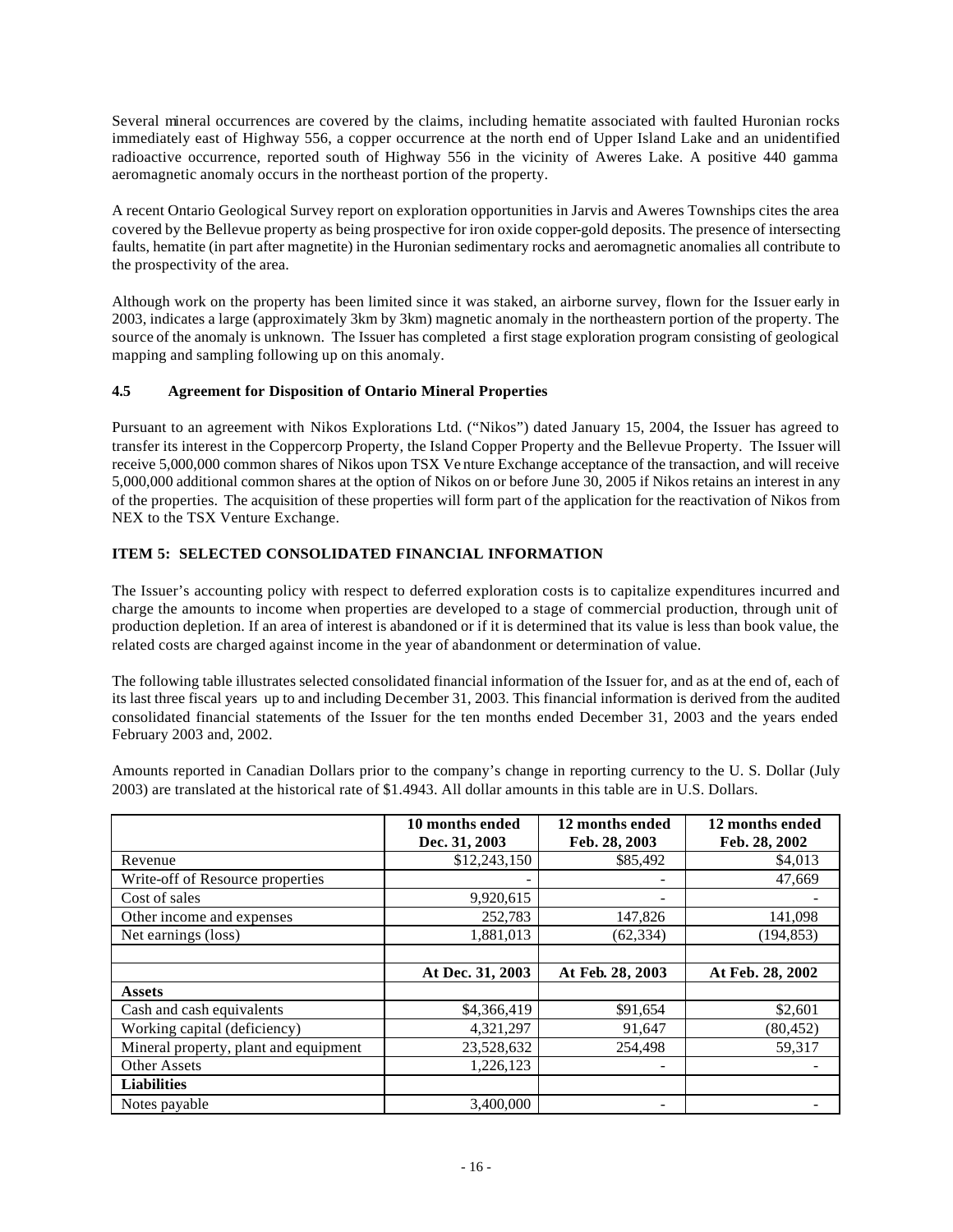|                                            | 10 months ended<br>Dec. 31, 2003 | 12 months ended<br>Feb. 28, 2003 | 12 months ended<br>Feb. 28, 2002 |
|--------------------------------------------|----------------------------------|----------------------------------|----------------------------------|
| Enami loans                                | $1,397,166^{(1)}$                | -                                |                                  |
| Other long-term liabilities and minority   | 357,488                          | ۰                                | $33,460^{(2)}$                   |
| interest                                   |                                  |                                  |                                  |
| <b>Shareholders' Equity</b>                |                                  |                                  |                                  |
| <b>Capital Stock</b>                       | 24,813,185                       | 3,390,897                        | 2,902,801                        |
| Other capital accounts                     | 273.699                          | 1.747                            | 60.229                           |
| Deficit                                    | (1,165,486)                      | (3,046,499)                      | (2,984,164)                      |
| Number of Securities<br>T1.7.1.0004<br>(1) | 60,197,876                       | 6,384,688                        | 2,668,819                        |

(1) The issuer repaid these loans in full in March 2004.

(2) Unsecured loan from Welcome Opportunities Ltd. (now Endeavour Mining Capital Corp.) The Issuer repaid the loan in February 2003 with \$2,500 of interest.

| Ten months ended December 31, 2003 | month ended   | 3 months ended | 3 months ended         | 3 months ended |
|------------------------------------|---------------|----------------|------------------------|----------------|
|                                    | Dec. 31, 2003 | Nov. 30, 2003  | <b>August 31, 2003</b> | May 31, 2003   |
| Revenue                            | \$2,837,890   | \$5,869,049    | \$3,536,211            |                |
| Cost of sales                      | 2,299,513     | 4,704,089      | 2,917,013              |                |
| Other income and expenses          | 129,446       | 40.879         | 36.448                 | 46,010         |
| Net earnings (loss) for the period | 372.621       | 1,017,089      | 537.313                | (46,010)       |
| Earnings (loss) per share, basic   | 0.0062        | 0.0177         | 0.0125                 | (0.01)         |
| Earnings (loss) per share, diluted | 0.0043        | 0.0120         | 0.0114                 | (0.01)         |

| Twelve months ended Feb. 28, 2003  | 3 months ended | 3 months ended | 3 months ended         | 3 months ended |
|------------------------------------|----------------|----------------|------------------------|----------------|
|                                    | Feb. 28, 2003  | Nov. 30, 2002  | <b>August 31, 2002</b> | May 31, 2002   |
| Revenue                            | \$14,047       | \$71,445       |                        |                |
| Cost of sales                      |                |                |                        |                |
| Other income and expenses          | 50.977         | 21,343         | 45.384                 | 30,122         |
| Net earnings (loss) for the period | (36,930)       | 50,102         | (45, 384)              | (30, 122)      |
| Earnings (loss) per share, basic   | (0.01)         | -              |                        | (0.01)         |
| Earnings (loss) per share, diluted | (0.01)         |                |                        | antidilutive   |

| Twelve months ended Feb. 28, 2002  | 3 months ended | 3 months ended           | 3 months ended         | 3 months ended |
|------------------------------------|----------------|--------------------------|------------------------|----------------|
|                                    | Feb. 28, 2002  | Nov. 30, 2001            | <b>August 31, 2001</b> | May 31, 2001   |
| Revenue                            |                | $\overline{\phantom{a}}$ |                        |                |
| Cost of sales                      |                | -                        |                        |                |
| Other income and expenses          | 61.506         | 26.913                   | 34,666                 | 18,013         |
| Net earnings (loss) for the period | (69, 257)      | (72, 917)                | (34,666)               | (18, 013)      |
| Earnings (loss) per share, basic   | (0.01)         | (0.01)                   |                        |                |
| Earnings (loss) per share, diluted | antidilutive   | antidilutive             |                        |                |

Dividend Policy

The Issuer has not paid any dividends on its common shares. The Board of Directors of the Issuer has not yet determined a dividend policy but consideration for such a policy will be given during 2004.

## **ITEM 6: MANAGEMENT DISCUSSION AND ANALYSIS**

The following discussion of the financial condition, changes in financial condition and results of operations of the Issuer for the ten months ended December 31, 2003 and the years ended February 28, 2003, and February 28, 2002 should be read in conjunction with the audited consolidated financial statements of the Issuer and the related notes. Unless expressly stated otherwise, all references to dollar amounts in this section are to U.S. Dollars.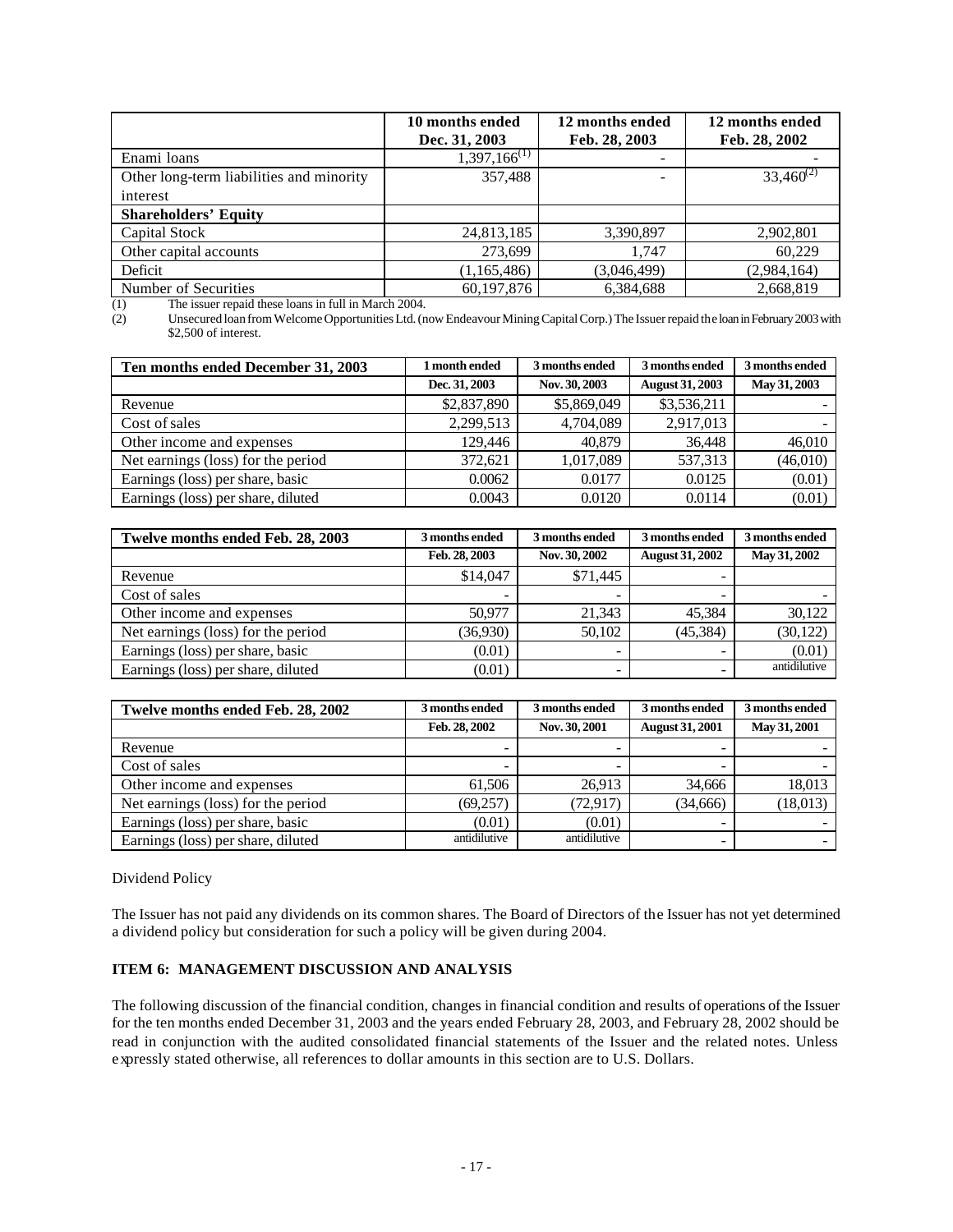#### *Overview*

The Issuer was a development stage company with mineral properties located in Canada and no source of revenue other than that derived from the sale of certain mineral properties up to July 3, 2003, when it acquired, through a subsidiary, all of the issued and outstanding shares of Minera Valle Central S.A. (MVC). MVC is a Chilean copper producer with a contract with Chile's state-owned copper producer Codelco through at least 2021 to process the tailings from the El Teniente mine in Chile.

As a result of this acquisition the overall performance of the Issuer during the ten months ended December 31, 2003 substantially differs from performance in prior periods.

The Issuer's head office is located in Vancouver, British Columbia.

#### **RESULTS OF OPERATIONS**

#### **Ten months ended December 31, 2003 Compared to Year Ended February 28, 2003**

In 2003 the Issuer changed its fiscal year end to December 31. Accordingly, fiscal 2003 was comprised of a ten-month period (from March 1 to December 31). In 2003, the Issuer reported net earnings of \$1,881,013, compared to a loss of \$62,334 in the year ended February 28, 2003, with revenues of \$12,243,150 (fiscal 2002: \$85,492), cost of sales of \$9,920,615 (nil in fiscal 2002) and other income and expenses of \$252,783 (fiscal 2002: \$147,826).

#### **Year Ended February 28, 2003 Compared to Year Ended February 28, 2002**

For the fiscal year ended February 28, 2003, the Issuer had a loss of \$62,334 compared with a loss of \$194,853 for the same period in 2002. Other income and expenses increased slightly to \$147,826 for the year ended February 28, 2003 from \$141,098 for 2002.

Investment income decreased to \$1,024 in the year ended February 28, 2003 as compared to \$4,013 in 2002. There was a loss of \$353 on foreign exchange in the year ended February 28, 2003 as compared with no gain or loss in 2002.

## **Year Ended February 28, 2002 Compared to Year Ended February 28, 2001**

For the fiscal year ended February 28, 2002, the Issuer had a loss of \$194,853 compared with a loss of \$340,742 for the same period in 2001. General and administrative expenses varied slightly to \$141,098 for the year ended February 28, 2002 from \$142,804 for 2001.

During the period, the Issuer elected to write-off the acquisition and exploration costs, net of recoveries, incurred on its Mexican properties in the aggregate of \$46,005.

Investment income decreased to \$4,013 for the year ended February 28, 2002 as compared to \$4,402 for 2001. There was no gain or loss on foreign exchange in the year ended February 28, 2002 as compared with a gain of \$128 in 2000.

## **FINANCIAL CONDITION AND LIQUIDITY**

Following the acquisition of MVC in July 2003, the Issuer's revenue is derived from the sale of copper concentrate produced by MVC in Chile. The Issuer has been and expects to continue to be able to generate sufficient cash resources, both in the short and long-term, to maintain existing operations and fund projected plant expansions at MVC. The Issuer's financial performance is dependent on many external factors. As stated above, the Issuer's revenue is fundamentally derived from the sale of copper concentrate. Although copper prices have increased substantially since the acquisition of MVC, both prices and markets for metals and minerals are cyclical, difficult to predict, volatile, subject to government price fixing and controls and availability and cost of funds for exploration, development and production costs are difficult to predict. These changes and events could materially affect the financial performance of the Issuer. The Issuer through MVC's operations, has limited exposure to changes of the Chilean Peso with respect to the US Dollar, as MVC's revenue is quoted in US Dollars and the majority of its costs are either quoted in US Dollars or quoted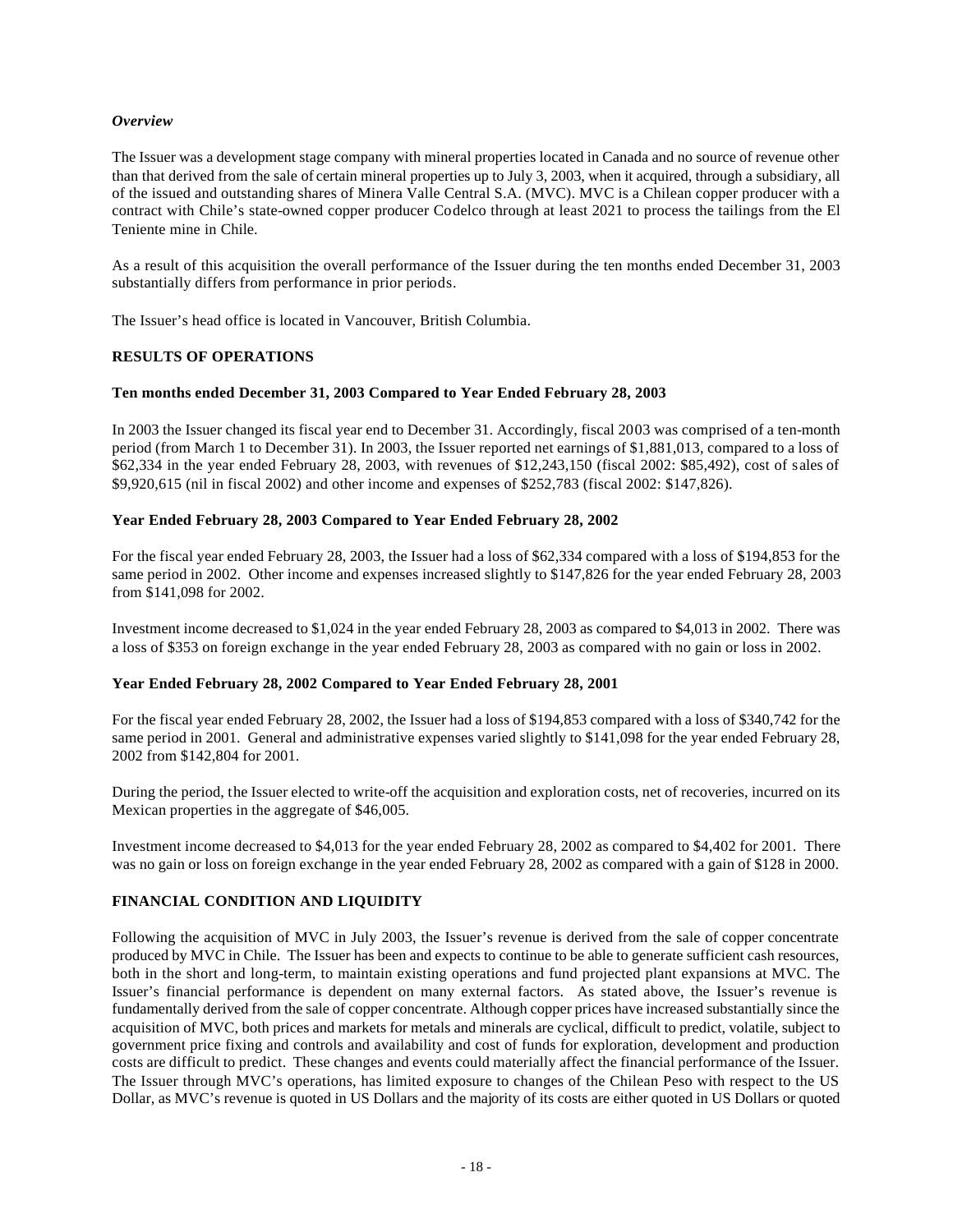in Chilean Pesos indexed to the US Dollar. The Issuer receives interest income that fluctuates depending on the level of the Issuer's balances in interest bearing accounts

On December 31, 2003, the Issuer held \$4,366,419 in cash and cash equivalents, compared to cash balances of \$91,654 and \$2,601 on February 28 2003 and 2002, respectively. On December 31, 2003 the Issuer had working capital of \$4,321,297 compared to working capital at February 28, 2003 of \$91,647 and a working capital deficiency of (\$80,452) as at February 28, 2002.

The Issuer had mineral property, plant and equipment of \$23,528,632 as at December 31, 2003, compared to \$254,498 of these assets held on February 28, 2003 and \$59,317 as at February 28, 2002.

In connection with the acquisition of MVC, the Issuer holds a note payable for \$3,400,000, plus accrued interest, which will be paid in cash or shares of the Issuer, three years after the acquisition if the average copper price is over \$0.82 per pound. Payment in cash or shares is at the option of the Issuer; however, if the Issuer elects to pay in shares, the note holder has the right to either receive the payment in shares at the then current market price or receive payment in cash within two years counted from the end of the three-year period plus interest at an annual rate of 5%. If the copper price is below \$0.82 per pound, the payment period will be extended to five years. Payment will be made in cash only plus interest at an annual rate of 5%.

During fiscal 2003, the Issuer made substantial progress in repaying existing working capital loans in MVC. Principal payments of \$1,073,958 took place, reducing outstanding loans to Empresa Nacional de Minería (Enami) to \$1,397,166 at December 31, 2003. The loans were paid in full subsequent to December 31, 2003.

The Issuer's share capital at December 31, 2003 was \$24,813,185 compared to \$3,390,897 at February 28, 2003 and \$2,902,801 at February 28, 2002. The Issuer's deficit was (\$1,165,486) at December 31, 2003, (\$3,046,499) at February 28, 2003 and (\$2,984,164) as at February 28, 2002.

As at December 31, 2003, the Issuer had pledged \$12,600,000 as collateral for a demand loan of \$12,600,000 advanced by a Canadian owned bank. The deposit was restricted under the terms and conditions of the demand loan and may have been applied at any time at the option of the Issuer to settle the demand loan. The interest rate on the demand loan was 90 days LIBOR plus 0.5%. The cash deposit and demand loan were part of an interim financing structure, which was replaced subsequent to year end by a structure involving the registration of a subsidiary that has applied for a banking licence in an offshore jurisdiction. For accounting purposes, the cash deposit was netted against the demand loan. As at February 28, 2003, the Issuer had no bank loans or other long-term debt outstanding. As at February 28, 2002, the Issuer had a \$33,460 loan outstanding which was repaid in February 2003.

In fiscal 2003, the Issuer raised \$20,851,590 in the capital markets for the acquisition of MVC and for working capital purposes, and secured an additional \$1,711,369 through the exercise of stock purchase options and stock purchase warrants. During the fiscal year ended February 28, 2003, the Issuer completed three private placement financings, for aggregate proceeds of \$460,751 No financings were completed during the fiscal year ended February 28, 2002.

During the ten months ended December 31, 2003, the Issuer invested \$870,574 of cash resources into MVC's plant expansion and procurement of new equipment. In the year ended February 28, 2003, the Issuer spent a net aggregate of \$151,013 on investing activities, comprised of mineral interest acquisitions and exploration costs on its Canadian properties. For the fiscal year ended February 28, 2002, the Issuer spent a net aggregate of \$59,317 on investing activities, also related to mineral interest acquisitions and exploration costs in Canada.

## **ITEM 7: TRADING INFORMATION**

The common shares of the Issuer are listed and posted for trading on the TSX under the symbol ARG. Certain warrants exercisable into common shares of the Issuer are posted for trading on the TSX under the symbol ARG.WT.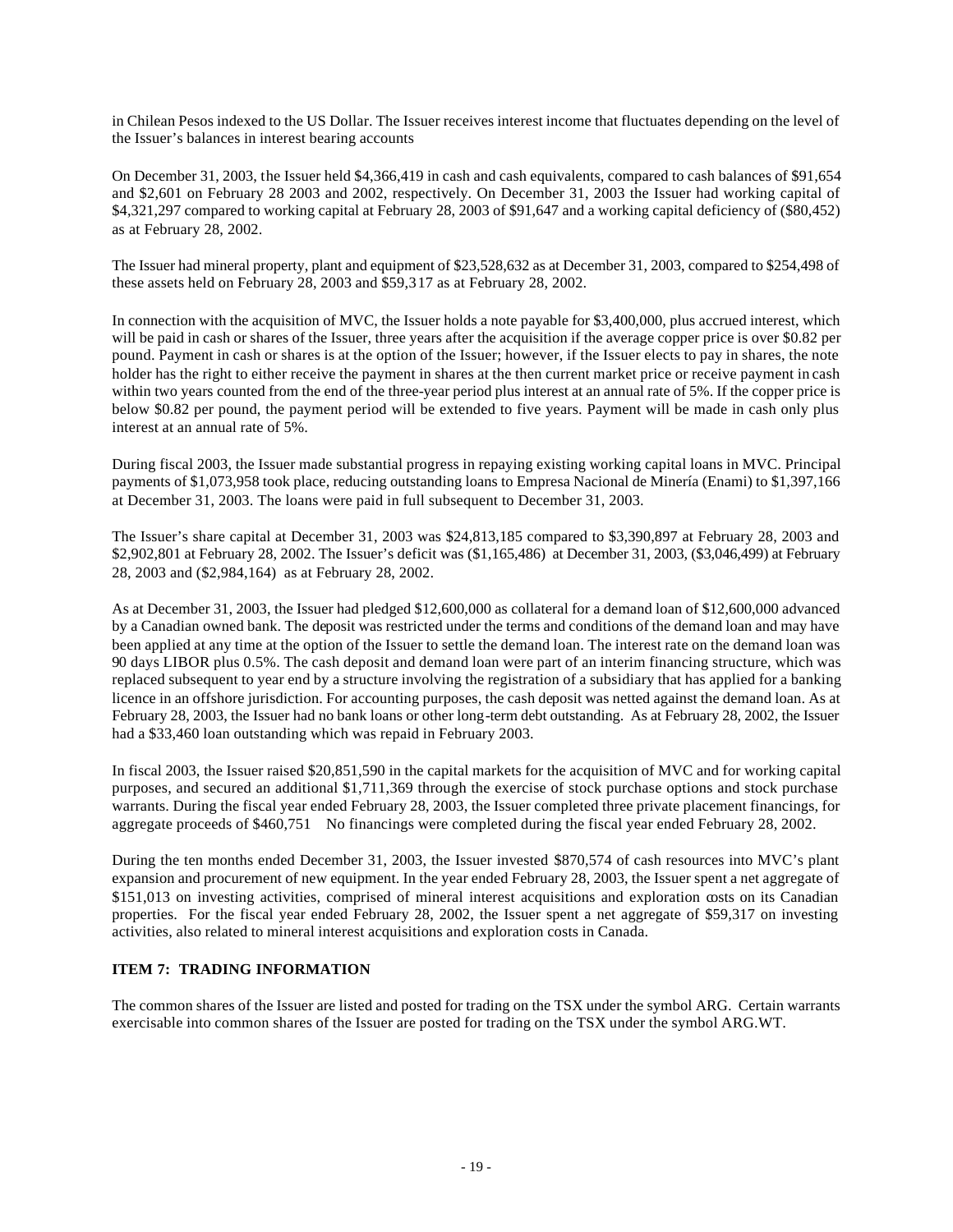## **ITEM 8: DIRECTORS AND OFFICERS**

## **8.1 NAME, ADDRESS, OCCUPATION AND SECURITY HOLDING**

The name, municipality of residence, positions held with the Issuer, and principal occupation of each director, officer and executive officer of the Issuer within the five preceding years as at the date of this Annual Information Form, is as follows:

| Name, Municipality             |                                                            |                                   |
|--------------------------------|------------------------------------------------------------|-----------------------------------|
| of Residence, and              |                                                            |                                   |
| <b>Position with the</b>       | <b>Principal Occupation</b>                                | <b>Period of Service</b>          |
| <b>Issuer</b>                  | within the five preceding years                            | as a Director or Officer          |
| <b>Steven G. Dean</b>          | Chairman of the Issuer, formerly President and a Director  | April 2003 to Present             |
| West Vancouver, B.C.           | of Teck Cominco Limited (1999-July 2002), Founder and      | Class III Director <sup>(3)</sup> |
| Chairman & Director            | Chief Executive Officer of PacMin Mining Corporation       |                                   |
|                                | Limited (1995-1999)                                        |                                   |
|                                |                                                            |                                   |
| Klaus M. Zeitler               | President of the Issuer and formerly Senior Vice           | April 2003 to Present             |
| West Vancouver, B.C.           | President of Teck Cominco Limited (1997-                   | Class II Director <sup>(2)</sup>  |
| President & Director           | 2002), Director of Teck Corp. (1981–1997) and Cominco      |                                   |
|                                | Limited (1986-1996)                                        |                                   |
| <b>Sidney Robinson</b>         | Corporate Director and Consultant; until January 1, 2004,  | May 2003 to Present               |
| Toronto, Ontario               | Senior Partner of Torys LLP, Toronto.                      | Class III Director <sup>(3)</sup> |
| <b>Independent Director</b>    |                                                            |                                   |
|                                |                                                            |                                   |
| Ian E. Gallie                  | Petroleum Geologist & Business Consultant; President &     | August 2001 to Present            |
| Victoria, B.C.                 | Director, Catalina Energy Corp. (July 2002 – present);     | Class I Director <sup>(1)</sup>   |
| <b>Independent Director</b>    | Director, Bonanza Resources Corporation (March 2003 -      |                                   |
|                                | present); Director, President, Arbroath Energy Ltd. (April |                                   |
|                                | $1991$ – present)                                          |                                   |
|                                |                                                            |                                   |
| <b>Roger Moss</b>              | Professional Geologist; President of Issuer (August 2001-  | August, 2001 to Present           |
| Toronto, Ontario               | May 8, 2003); Vice President Exploration of Issuer (April  |                                   |
| Vice President of              | 2000 - August 2001); President Moss Exploration            |                                   |
| Exploration                    | Services (1997 to present); Ph.D. Degree University of     |                                   |
|                                | Toronto (2000).                                            |                                   |
| <b>Jeffrey Giesbrecht</b>      | Corporate and mining lawyer, General Counsel to            | March 2003 to Present             |
| Vancouver, B.C.                | Western Silver Corporation from 1998 to present.           |                                   |
| Corporate Secretary            |                                                            |                                   |
| <b>Aurora Davidson</b>         | Certified General Accountant (2003); BSc in Business       | December 2003 to Present          |
| Vancouver, B.C.                | Administration from Alliant International University in    |                                   |
| <b>Chief Financial Officer</b> | San Diego, California (1990).                              |                                   |

(1) Class I directors have been elected to a term expiring after the Issuer's annual general meeting to be held in 2004.

(2) Class II directors have been elected to a term expiring after the Issuer's annual general meeting to be held in 2005.

(3) Class III directors have been elected to a term expiring after the Issuer's annual general meeting to be held in 2006.

**Steven G. Dean** is a Fellow of the Institute of Chartered Accountants of Australia, a Fellow of the Australasian Institute of Mining and Metallurgy and a Member of the Canadian Institute of Mining, Metallurgy and Petroleum. He has extensive experience in mining, most recently as President of Teck Cominco Limited to July, 2002. He has also been Executive Director and Chief Financial Officer of Normandy Mining Ltd. from 1987 to 1994, and Chairman and Chief Executive Officer of PacMin Mining Corporation from 1995 to 1999. Both of these latter companies traded on the Australian Stock Exchange.

**Klaus M. Zeitler** received a Ph.D. in Economic Planning in Germany in 1967, and has been active in the mining industry ever since, most recently as Senior Vice President of Teck Cominco Limited from March, 1997 to November,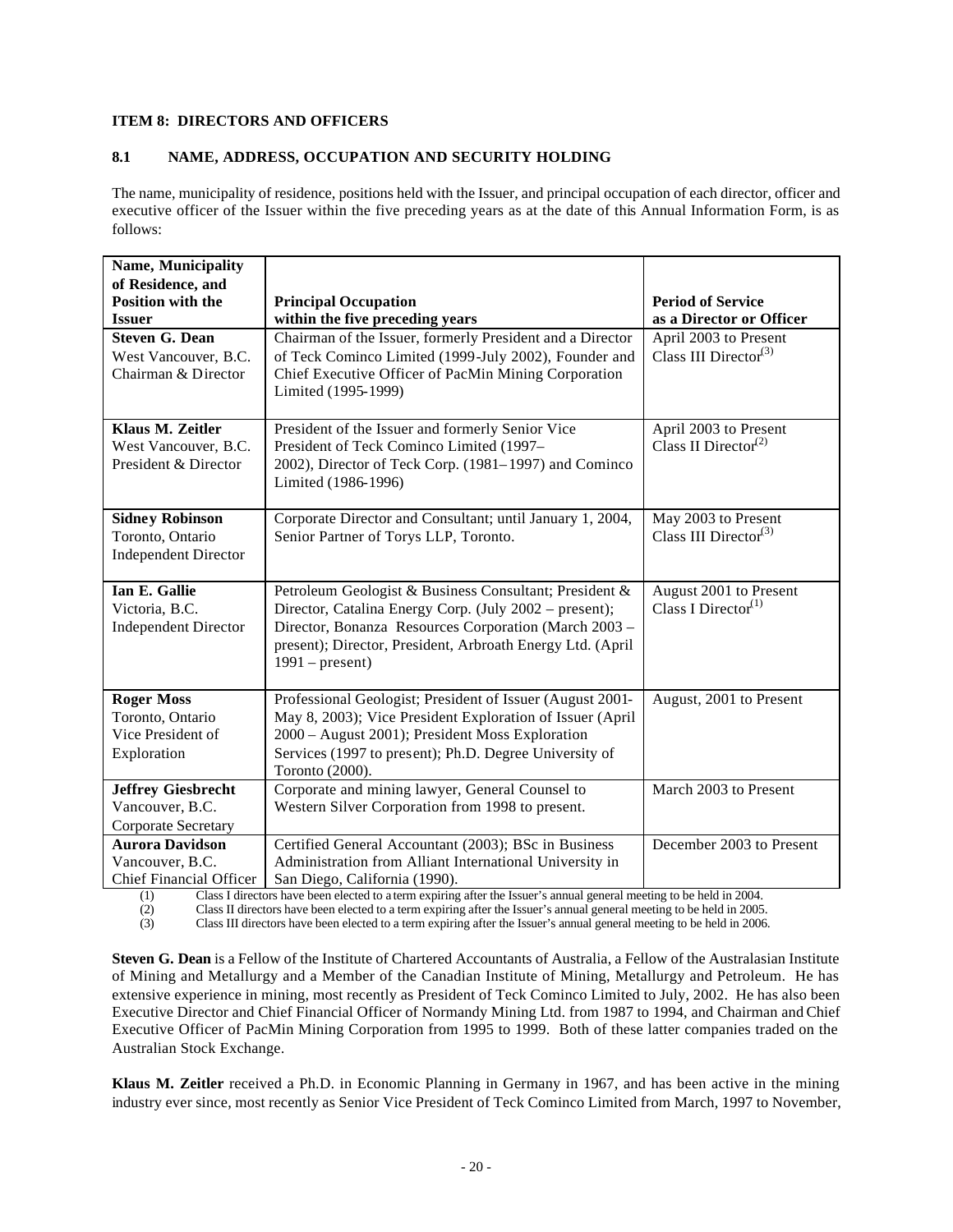2002. He was also President and CEO of Inmet Mining Corp. from 1986 to 1996, and has been a director of Western Silver Corporation (TSX-WTC) since September, 2000. In addition to the above, Dr. Zeitler was Chairman and a director of Minnova from 1992 to 1993, and a director of Mount Isa Mining from 1992 to 1993.

**Sidney Robinson** was a partner with Torys LLP until December 31, 2003 and has been a member of the Law Society of Upper Canada since 1968. He received his Ll.M. from Osgoode Hall in 1977. He has practiced mining and corporate law since being called to the bar, and was a director of Inmet Mining Corp. from 1987 to 1996.

**Ian Gallie** received his degree in Geology in 1976, and has been active in mining and petroleum exploration since then and active in public companies as a director and/or officer since 1985. He is on the Board of Directors of Catalina Energy Corp. (since July 2002), Bonanza Resources Corporation (since March 2003), and has been on the board of Doreal Energy (1996 – 2002), Titan Pacific Resources Ltd. (1988 to 1995).

**Roger Moss** is a professional geologist with thirteen years experience in the exploration industry. Dr. Moss was instrumental in the discovery of the Navachab gold deposit in Namibia, which, after 12 years of operation, still contains reserves and resources of 3.7 million oz gold. He has conducted extensive research on hydrothermal ore deposits, culminating with a Ph.D. in geology at the University of Toronto in 2000.

**Jeffrey Giesbrecht** is a member of the Law Society of British Columbia. He received a degree in Geological Engineering (Geophysics) in 1989, and has practiced corporate, mining and securities law since 1994. Mr. Giesbrecht is Secretary of Quaterra Resources Inc. (since June, 1999), and Radiant Resources Inc. (since January, 1999). He is also Vice-president, Legal to Western Silver Corporation (TSX –WTC).

**Aurora Davidson** holds a Certified Genera l Accountant designation from the Certified General Accountants Association of British Columbia (2003) and a BSc in Business Administration from Alliant International University in San Diego, California (1990). Ms. Davidson has over 14 years of experience in financial and general business management having assisted private and public companies in the roles of Chief Financial Officer, Vice-president, Finance and Corporate Controller within the mineral exploration and high technology sectors.

The Issuer does not have an Executive Committee. The Issuer is required to have an audit committee, which committee is comprised of Steven G. Dean, Ian Gallie and Sidney Robinson. The Directors are elected or appointed to office until the third successive next Annual General Meeting or their successors are duly elected or appointed. The Issuer is required to hold an Annual General Meeting not more than thirteen months after the date that the last Annual General Meeting was held. The Issuer held its last Annual General Meeting on August 21, 2003, and has scheduled its next Annual and Extraordinary General Meeting for June 17, 2004. The Issuer has proposed amendments to the Articles that would allow the Annual General Meeting to be held up to fifteen months after the date that the last Annual General Meeting was held as permitted by the Business Corporations Act (British Columbia) which was recently enacted. The Issuer has a Nominating Committee that is comprised of Steven G. Dean, Ian Gallie and Sidney Robinson.

## **Aggregate Ownership of Securities**

The securities of the Issuer held by the directors and officers of the Issuer as a group as of the date of this Annual Information Form are as follows:

|                    |                             | Number of | Percentage of Issued and         |
|--------------------|-----------------------------|-----------|----------------------------------|
| <b>Name</b>        | <b>Position</b>             | Shares*   | <b>Outstanding Common Shares</b> |
| Steven G. Dean     | Director and Chairman       | 2,930,167 | 4.6                              |
| Klaus M. Zeitler   | Director and President      | 2,189,167 | 3.5                              |
| Sidney Robinson    | Director                    | 400,000   | 0.6                              |
| Roger Moss         | Vice-President, Exploration | 65.484    | 0.1                              |
| Jeffrey Giesbrecht | Secretary                   | 25,000    | 0.1                              |
| <b>Total</b>       |                             | 5,609,818 | 8.9                              |

\* This information is provided by the Directors and Officers themselves.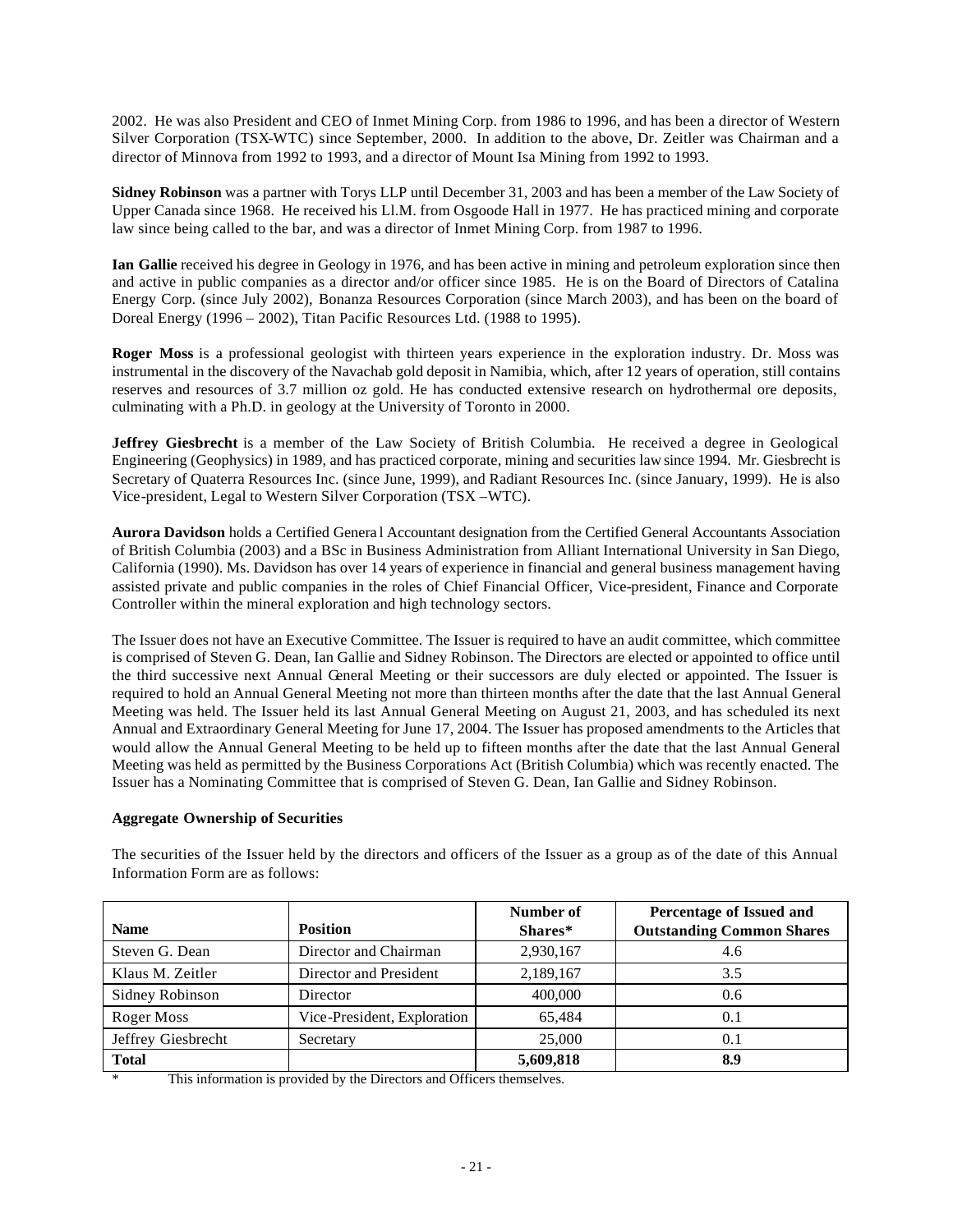## **8.2 CORPORATE CEASE TRADE ORDERS OR BANKRUPTCIES**

Except as provided below, no directors and officers of the Issuer have within the past ten years, been a director or officer of an issuer that, while that person was acting in that capacity: (a) was the subject of a cease trade order or similar order, or an order that denied the other issuer access to any exemptions under Canadian securities legislation, for a period of more that thirty consecutive days, or (b) became bankrupt, made a proposal under any legislation relating to bankruptcy or insolvency or was subject to or instituted any proceedings, arrangement or compromise with creditors or had a receiver, receiver manager or trustee appointed to hold its assets.

Ian E. Gallie was a director of Doreal Energy Corporation. a TSX Venture Exchange reporting Issuer that was subject of a cease trade order issued by the British Columbia Securities Commission from May 29, 2002 to November 14, 2002 for failure to file annual financial statements. On November 14, 2002, the common shares of Doreal Energy Corporation were delisted from the TSX Venture Exchange.

## **8.3 PENALTIES OR SANCTIONS**

No director, officer or pro moter of the Issuer has been the subject of any penalties or sanctions imposed by court or a securities regulatory authority relating to trading in securities, the promotion, formation or management of a publicly traded issuer or involving theft or fraud, other than penalties for late filing of insider reports. The foregoing information, not being within the knowledge of the Issuer, has been furnished by the respective directors, officers and promoters of the Issuer individually.

## **8.4 PERSONAL BANKRUPTCIES**

During the ten years preceding the date of this Annual Information Form, no director, officer or promoter of the Issuer has been declared bankrupt or made a voluntary assignment in bankruptcy, made a proposal under any legislation relating to bankruptcy or insolvency or been subject to or instituted any proceedings, arrangement, or compromise with creditors or had a receiver, receiver manager or trustee appointed to hold his or her assets. The foregoing information, not being within the knowledge of the Issuer, has been furnished by the respective directors, officers and promoters of the Issuer individually.

## **8.5 CONFLICTS OF INTEREST**

Some of the directors and officers of the Issuer are, or may be, on the board of directors of other natural resource companies from time to time resulting in conflicts of interests. In addition, Steven G. Dean and Klaus M. Zeitler are directors of the Issuer and indirectly hold Class A common shares of Amerigo International Holdings Corp., through which they receive a dividend royalty on all copper produced by MVC. There is the potential for a conflict of interest between the interest of Mr. Dean and Dr. Zeitler and the interest of the Issuer. These conflicts will be resolved in accordance with the governing legislation regarding conflicts of interests.

## **ITEM 9: ADDITIONAL INFORMATION**

Additional information relating to the Issuer may be found on SEDAR at www.sedar.com.

The Issuer shall provide to any person, upon request to the Secretary of the Issuer:

- 1. one copy of the Annual Information Form of the Issuer, together with one copy of any document, or the pertinent pages of any document, incorporated by reference in the Annual Information Form,
- 2. one copy of the comparative financial statements of the Issuer for its most recently completed financial year together with the accompanying reports of the auditor and one copy of any interim financial statements of the Issuer subsequent to the financial statements for its most recently completed financial year, and